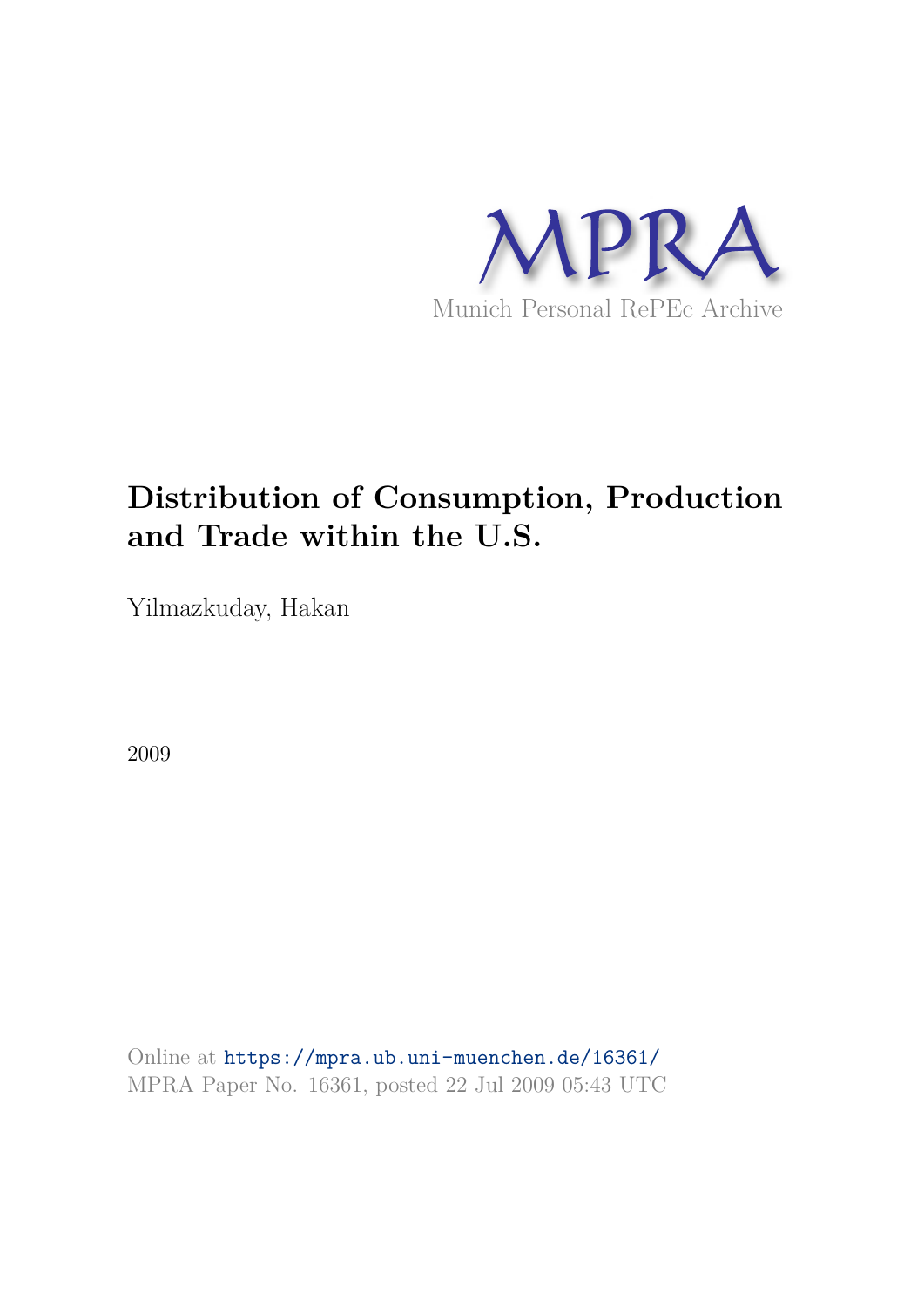# Distribution of Consumption, Production and Trade within the U.S.<sup>\*</sup>

Hakan Yilmazkuday<sup>†</sup>

July 2009

#### Abstract

This paper attempts to determine the main motivation behind intranational and international trade by introducing a model that considers the distributions of production and consumption within the U.S. at the industry level. On the consumption side, industry- and state-specific international imports and elasticities of substitution are shown to be systematically connected to consumption agglomeration effects, while on the production side, industry- and state-speciÖc international exports and intermediate input trade are shown to be systematically connected to production agglomeration and specialization effects. Industry structures also play an important role in the determination and magnitude of these effects.

#### JEL Classification: R12, R13, R32

Key Words: Regional Trade; Intermediate Inputs; The United States

# 1. Introduction

The current literature in economics is mainly focusing on the international trade and specialization, but much less about domestic (intranational) trade, despite the fact that the latter is orders of magnitude greater than the former. According to the United States (U.S.) trade data, intranational trade volume is more than 3 times international trade volume, on average, between 1993 and 2007.<sup>1</sup> In this context, it would be hard to understand international trade without analyzing first the patterns of intranational trade where there are no additional trade barriers such as tariffs, quotas, cultural differences, language differences, or geography (e.g., Atlantic or Pacific Ocean). If one can figure out the case without these additional constraints (i.e., the intranational trade), it would be easier to analyze the effects of these additional constraints later on (i.e., international trade). In other words, without understanding the patterns of trade in the absence of borders, it is harder to understand them in the presence of borders. In this context, a natural question to ask is "what is the main motivation behind domestic trade?". This paper attempts to answer this question by introducing a model that considers the distributions of both production and consumption within the U.S. at the *disaggregate* level. Instead of using trade flow data, which do not have sufficient information about the exact distribution (i.e., agglomeration, specialization, etc.) and structure (i.e., technology, marginal costs, etc.) of production and consumption across regions, the consumption, production, and trade (i.e., gross export) implications of a partial equilibrium model are tested using industry-specific production and consumption data at the state level. In particular, four state-level industry data are considered within the U.S.: 1) Food and beverage

The author would like to thank Eric Bond, Mario Crucini, Kevin Huang, Mark Partridge, John Pepper, Chris Telmer, and Brown Bag Seminar participants at Vanderbilt University for their helpful comments and suggestions. The usual disclaimer applies.

<sup>&</sup>lt;sup>†</sup>Department of Economics, Temple University, Philadelphia, PA 19122, USA; Tel: +1-215-204-8880; Fax: +1-215-204-8173; e-mail: hakan.yilmazkuday@temple.edu

<sup>&</sup>lt;sup>1</sup>Intranational trade data are the sum of all state-level exports (which is equal to the sum of all state-level imports) volume obtained from Commoditiy Flow Survey compiled by the Bureau of Transportation Statistics for the U.S. over the years of 1993, 1997, 2002, 2007. International trade data are the sum of international exports and imports volume obtained from U.S. Census Bureau, Foreign Trade Division, for the same years. The long-run ratio of intranational to international trade volume (which is 3.21) is calculated by taking the average across year-specific ratios which are 4.31 in 1993, 2.03 in 1997, 3.53 in 2002, and 2.97 in 2007.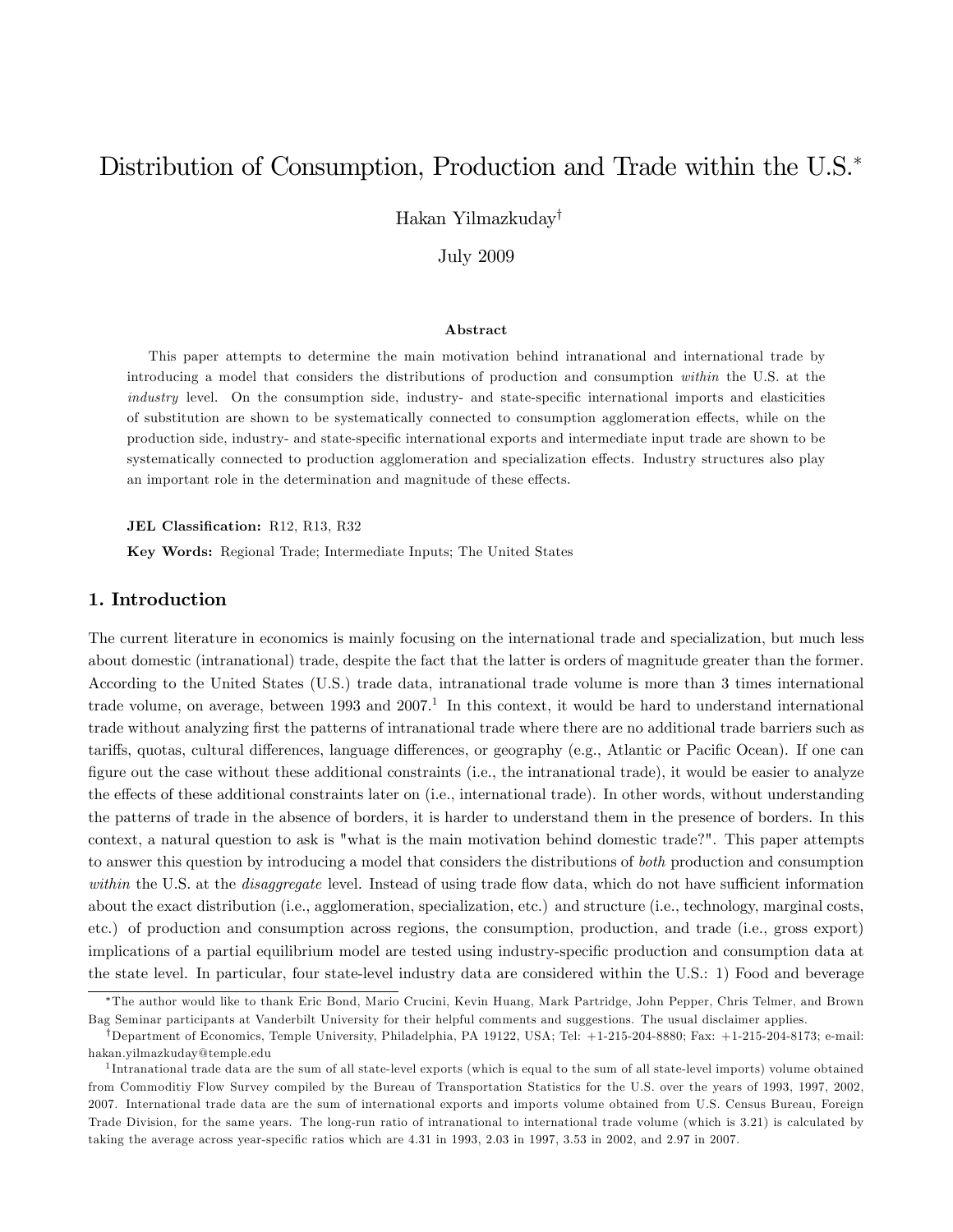and tobacco products, 2) Apparel and leather and allied products, 3) Computer and electronic products, and 4) Furniture and related products.<sup>2</sup>

The model consists of individuals and firms in a discrete framework where there are finite number of goods and regions. There are two types of goods, namely traded and non-traded. Each region produces non-traded goods together with a variety of each traded good. Traded goods can be traded up to a transportation cost, and each region may consume varieties of each traded good besides non-traded goods. Production of traded goods is achieved by only labor, while the production of non-traded goods requires traded goods. Thus, traded goods can be used either as a final good or an intermediate input in the model. Individuals in each region have different elasticities of substitution across varieties of each traded good. This, in turn, leads optimization of each monopolistically competitive firm resulting in prices equal to marginal costs with region/good specific mark-ups. According to the model, the main motivation behind trade is found to be the heterogeneity across regions/goods in terms of factor costs, production technologies, transportation technologies, locations, and taste parameters.

Non-traded goods are consumed only locally by definition. So, only the traded goods are modelled in this paper although the existence of non-traded goods, through their intermediate input usage, is considered explicitly. After carefully controlling for intermediate input trade and international trade, the remaining part, the final good trade, is analyzed extensively. In particular, the model is numerically solved using the available data to figure out the region/good specific elasticities of substitution and portions of production that are used as final goods within the country. After that, possible economic connections between international imports, elasticities of substitution, and consumption patterns, as well as connections between international exports, intermediate input trade, and production patterns, are investigated through agglomeration and specialization of the industries at the state level.

#### Related Literature

The fact that economic geography matters for trade is a well known phenomenon. Nevertheless, modelling the relation between trade and the distribution of economic activity is still in progress. Grossman and Helpman (1995) survey the literature on technology and trade, while Krugman (1980, 1991) provides an introduction to geography and trade via using the economies of scale with transportation costs as the main motivations behind trade. Eaton and Kortum (2002) build a Ricardian model in which the bilateral trade around the world is related to the parameters of geography and technology. Rossi-Hansberg (2005) also builds a spatial Ricardian model, in which, as in Eaton and Kortum (2002), trade is related to the parameters of geography and technology; but this time the technological differences are endogenous and determined by spatial specialization patterns through production externalities. Recently, Alvarez and Lucas (2007) study a variation of the Eaton–Kortum model to investigate the determinants of the cross-country distribution of trade volumes, such as size, tariffs and distance.

The theoretical studies based on gravity equations, such as Anderson (1979), Bergstrand (1985, 1989), among others, also analyze the effects of geography on trade by considering the relation between distance and economic activity across regions. These studies are popular mostly due to their empirical successes.<sup>3</sup> In particular, the first attempt to provide a microeconomic foundation for the gravity models belongs to Anderson (1979). The main motivation behind the gravity model of Anderson (1979) is the assumption that each region is specialized in the production of only one good.<sup>4</sup> Despite its empirical success, as Anderson and van Wincoop (2003) point out, the specialization assumption suppresses finer classifications of goods, and thus makes the model useless in explaining the trade data at the disaggregated level. Another deficiency of the gravity model of Anderson (1979) is the lack of production side. Bergstrand (1985) bridges this gap by introducing a one-factor, one-industry, N-country general equilibrium model in which the production side is considered. In his following study, Bergstrand (1989) extends his earlier gravity model to a two-factor, two-industry,  $N$ -country gravity model.<sup>5</sup>

<sup>2</sup> These are the only industries in the U.S. Census Bureau that have both consumption and production data at state level.

<sup>&</sup>lt;sup>3</sup>Deardorff (1984) reviews the earlier gravity literature. For recent applications, see Wei (1996), Jensen (2000), Rauch (1999), Helpman (1987), Hummels and Levinsohn (1995), and Evenett and Keller (2002).

<sup>&</sup>lt;sup>4</sup>In appendix of his paper, Anderson (1979) extends his basic model to a model in which multiple goods are produced in each region. <sup>5</sup>Also see Suga (2007) for a monopolistic-competition model of international trade with external economies of scale, Lopez et al. (2006) for an analysis on home-bias on U.S. iimports of processed food products, and Gallaway et al. (2003) as an empirical study to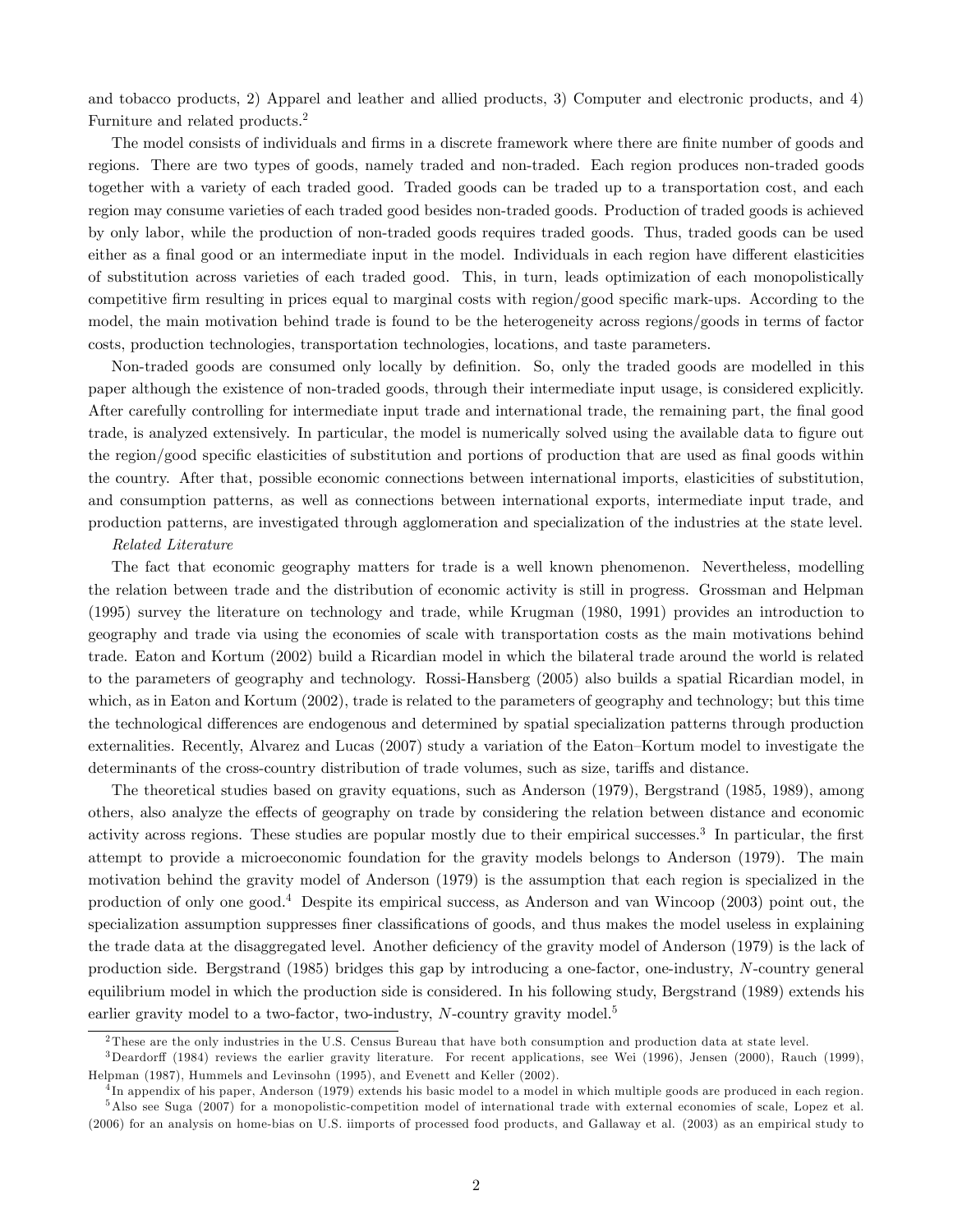Nevertheless, none of the papers mentioned above empirically deal with the patterns of consumption, production, and trade within a country. Recently, Wolf (2000), Hillberry and Hummels (2003), and Yilmazkuday (2009) attempt to bridge this gap by analyzing only the trade patterns by considering trade flow data coming from Commodity Flow Survey (CFS) compiled by the Bureau of Transportation Statistics for the U.S..<sup>6</sup> However, such an analysis would suffer from the lack of actual consumption and production data at the state level, because, as is shown in this paper, agglomeration and specialization of both consumption and production play important roles in the determination of trade patterns, for both final goods and intermediate inputs. Moreover, although CFS is the most available interstate trade data within the U.S., it has deficiencies such as high ratio of missing observations at the industry level. In this context, this paper attempts to employ an alternative measure of trade, total exports, where total exports of a region are broadly defined to include (and distinguish between) intraregional, interregional, or international exports. Moreover, using data of industry level consumption and production obtained from the U.S. Census Bureau at state level, the portions of production that are used as intermediate inputs within the country and/or exported internationally are calculated at the state and industry levels. Figuring out these portions is important as is accepted in the related literature where intermediate inputs have been shown to be playing an important role in trade patterns. In particular, among many others, Hummels, Rapoport, and Yi (1998) document the importance of trade in intermediates; Yi (2003) discusses how trade in intermediates, which implies that a good might cross borders several times during its production, can reconcile the large rise in world trade with relatively modest tariff reductions; Krugman and Venables (1995) provide a model in which, because of trade in intermediates, geography ináuences the location of industry.

There are also many other regional input-output papers, computable general equilibrium (CGE) papers, or empirical papers based on location quotients (LQs), which have estimated U.S. state-level trade patterns. Compared to these studies, the main contribution of this paper lies in the particular way that the firms/regions are modelled using the monopolistic model, without the need for some of the New Economic Geography (NEG) assumptions. And, most importantly, data support the empirical analyses of the model of this paper with high explanatory powers.

### Plan of the Paper

The rest of the paper is organized as follows. Section 2 introduces a regional trade model that explicitly considers intermediate input trade and international trade. Section 3 describes the data used in the empirical analysis. Section 4 employs a state-level empirical analysis to depict the relation between the distribution of consumption and production (through agglomeration or specialization effects) and the portion of production that is used as an intermediate input or exported internationally. Section 5 concludes.

## 2. The Model

The economy consists of a finite number of goods and a finite number of regions. The model has consumer preferences similar to those continuum-of-goods models that are typical in international trade and open economy macroeconomics studies such as Dornbusch et al. (1977, 1980), Eaton and Kortum (2002), Matsuyama (2000), Erceg et al. (2000), Corsetti and Pesenti (2005), and Gali and Monacelli (2005). In this paper, as in Yilmazkuday (2009), the model adopts this context in a discrete manner, by including heterogeneity across regions/goods in terms of their locations, production technologies, transportation technologies, factor costs, and taste parameters.

The analysis is made for a typical region, r. There are two types of goods, namely traded and non-traded. It is assumed that non-traded goods market is at equilibrium in each region, i.e., consumption of non-traded goods is equal to its production. Since trade implications of the model are of empirical concern, only traded goods are

estimate short-run and long-run industry-level U.S. Armington elasticities.

<sup>6</sup> See Munroe and Hewings (1999) who show that interstate trade is mostly dominated by intra-industry trade. Also see Parr et al. (2002) who suggest that more attention needs to be paid to the mechanisms underlying the manner in which regional economies function and how, over time, greater spatial inter-dependence has become a dominant feature within advanced regional economies of the U.S..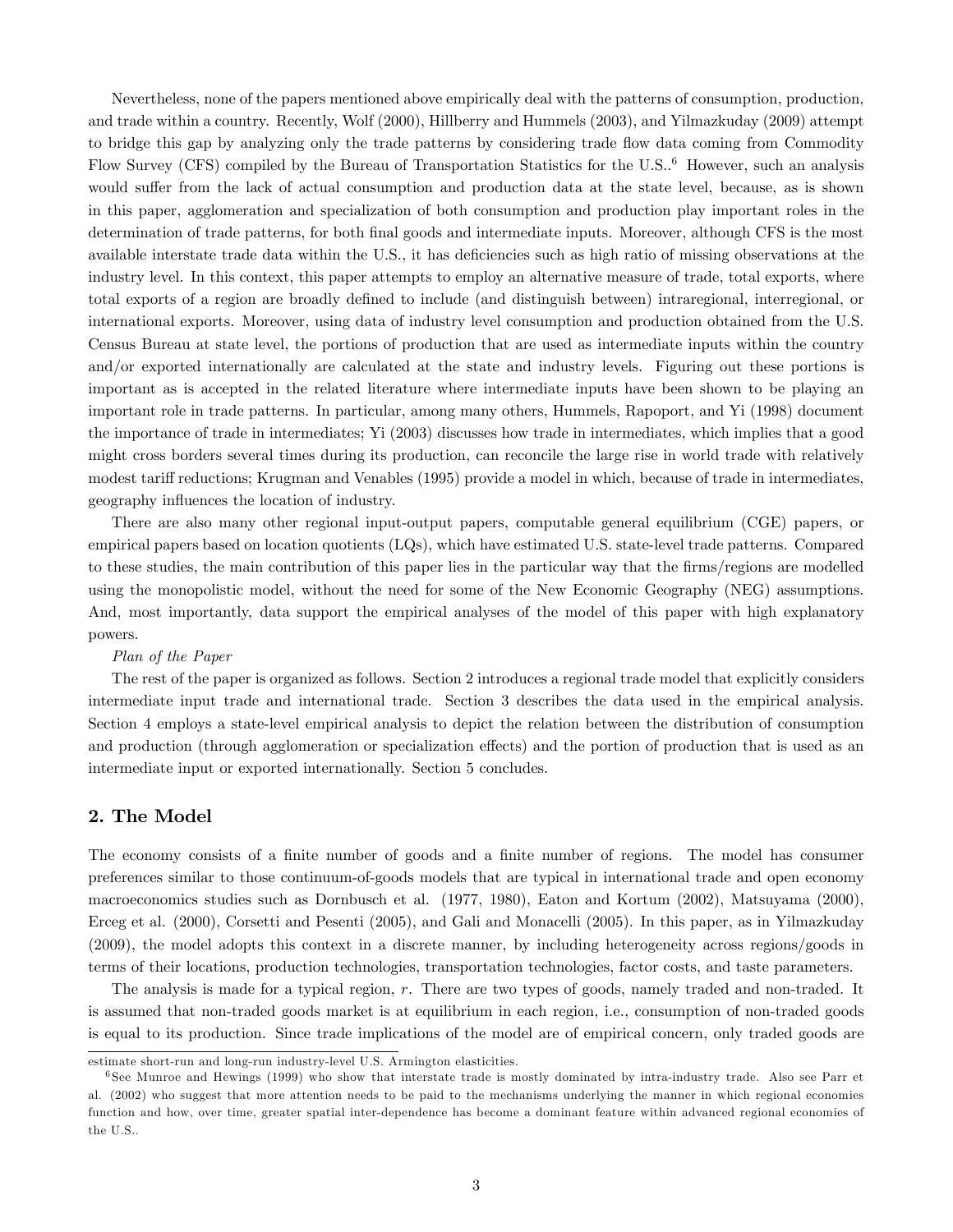modeled in the analysis, although the existence of non-traded goods are considered explicitly. Each traded good is denoted by  $j = 1, ..., J$ . Each variety of a traded good is denoted by i which is also the notation for the region producing that variety. In the model, generally speaking,  $H_{a,b}(j)$  stands for the variable H, where a is related to the region of consumption, b is related to the variety (and thus, the region of production), and j is related to the good. In this context,  $H_{a,b}(j)$  is used for good j of which source location is b and of which destination is a. Needless to say, for presentational purposes, source and destination locations can always be changed, and for instance,  $H_{b,a}(j)$  can be used to denote good j of which source location is a and of which destination is b. This notational clarification will be useful especially in the presentation of aggregated variables.

#### 2.1. Individuals

The individual in region r maximizes  $U(C_r)$  where  $C_r$  is a vector of consumption consisting of non-traded goods and traded goods. In region r, consumption of traded good j is given by the following function:<sup>7</sup>

$$
C_{r}(j) = (C_{r}^{H}(j))^{\gamma_{r}(j)} (C_{r}^{F}(j))^{1-\gamma_{r}(j)}
$$
\n(2.1)

where  $C_r^H(j)$  is a composite index of good j imported from other regions of the home country,  $C_r^F(j)$  is a composite index of good j imported from foreign countries, and, as will be shown below,  $\gamma_r(j)$  is the expenditure share of good j that is produced in the home country.  $C_r^H(j)$  is further defined as follows:

$$
C_r^H(j) \equiv \left(\sum_i \left(\theta_r(j)\right)^{\frac{1}{\eta_r(j)}} \left(C_{r,i}^H(j)\right)^{\frac{\eta_r(j)-1}{\eta_r(j)}}\right)^{\frac{\eta_r(j)}{\eta_r(j)-1}}
$$

where  $C_{r,i}^H(j)$  is the variety i of traded good j imported from region i of the home country;  $\eta_r(j) > 1$  is the elasticity of substitution across varieties of good j; and finally,  $\theta_r (i)$  is a good specific taste parameter.

The optimal allocation of any given expenditure within each variety of traded goods yields the following demand function for goods produced in the home country:

$$
C_{r,i}^{H}(j) = \theta_r(j) \left( \frac{P_{r,i}^{H}(j)}{P_r^{H}(j)} \right)^{-\eta_r(j)} C_r^{H}(j)
$$
\n(2.2)

where  $P_r^H(j) \equiv \left(\sum_i \theta_r(j) P_{r,i}^H(j)^{1-\eta_r(j)}\right)^{\frac{1}{1-\eta_r(j)}}$  is the price index of traded good j (which is composed of different varieties) that is produced in the home country. When both sides of Equation 2.2 is multiplied by  $P_{r,i}^H(j)$  and a summation is taken over i's on both sides, one can obtain the expenditure on traded good  $j$  that is produced in the home country as follows:

$$
\sum_{i} P_{r,i}^{H}(j) C_{r,i}^{H}(j) = P_{r}^{H}(j) C_{r}^{H}(j).
$$
\n(2.3)

It follows from the optimization (i.e., the cost minimization problem) of Equation 2.1 that:

$$
P_r^H(j) C_r^H(j) = \gamma_r(j) P_r(j) C_r(j)
$$
\n(2.4)

and

$$
P_r^F(j) C_r^F(j) = (1 - \gamma_r(j)) P_r(j) C_r(j)
$$
\n(2.5)

where  $P_r(j)$  is the price index of traded good j (thus,  $P_r(j) C_r(j)$  is the total expenditure on traded good j) in region r,  $P_r^H(j)$  is the price index of (thus,  $P_r^H(j) C_r^H(j)$  is the expenditure on) traded good j in region r that is produced in the home country,  $P_r^F(j)$  is the price index of (thus,  $P_r^F(j) C_r^F(j)$  is the expenditure on) traded good j in region r that is produced in foreign countries. Equations 2.4 and 2.5 confirm that  $\gamma_r(j)$  is the expenditure share of good  $j$  that is produced in the home country.

 $7$ Type of the utility function and  $C_r$  are irrelevant in the analysis. From now on, unless otherwise stated, goods will refer to traded goods.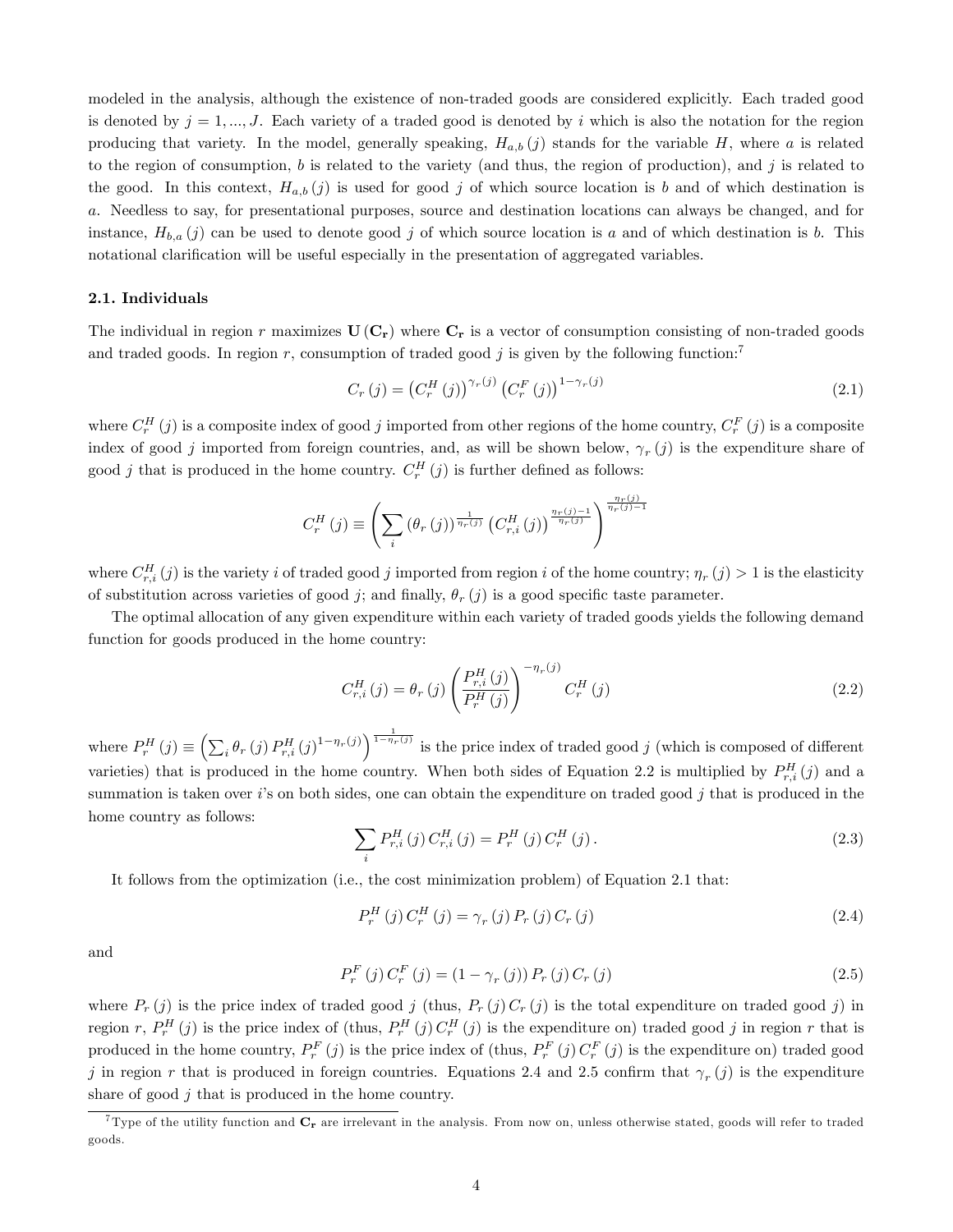#### 2.2. Firms

There are two types of production: (i) traded goods production, (ii) non-traded goods production. While traded goods are produced using sector-specific local labor, non-traded goods are produced using traded goods. In order to have a trackable model, only production in traded goods is introduced, which is sufficient for the empirical analysis of this paper. Nevertheless, the interaction between traded and non-traded goods sectors (i.e., the usage of traded goods as intermediate inputs in the production of non-traded goods) are captured in the market clearing process.

#### 2.2.1. Production of Traded Goods

A typical production firm in region r produces variety r of traded good j using the following production function:

$$
Y_{r}^{H} (j) = A_{r}^{H} (j) L_{r}^{H} (j)
$$
\n(2.6)

where,  $A_r(j)$  represents good and region specific technology, and  $L_r(j)$  represents a sector-specific local labor input. The cost minimization problem implies that the marginal cost of producing variety r of good j (in region r) is given by:

$$
MC_r^H(j) = \frac{W_r^H(j)}{A_r^H(j)}
$$
\n(2.7)

Note that  $MC_r(j)$  is good and region specific.

#### 2.2.2. Trade Costs

Anderson and van Wincoop (2004) categorize the trade costs under two names, costs imposed by policy (tariffs, quotas, etc.) and costs imposed by the environment (transportation, wholesale and retail distribution, insurance against various hazards, etc.). Since this paper analyzes trade within a country (i.e., the U.S.), the first category is ignored and the focus is mainly on the second one. Instead of employing a standard "iceberg-melting" trade costs assumption, a unit of traded good j from region r to region i is delivered through a transportation sector. The main difference between an iceberg-melting assumption and having a transportation sector is that additional factors are not used in the production of traded goods; instead, these factors are used in the production of transportation services. By this way, the model has an accurate shipment identity for all traded goods in terms of the market clearing condition. In other words, having a transportation sector is important, because, in the real world (i.e., data), the exporter income is distinguished from the transportation income, which is not the case under the iceberg transport cost assumption. In this context, if there is a trade between regions r and i for good j, trade costs enter the model as follows:<sup>8</sup>

$$
P_{i,r}^{H}(j) = (1 + \tau_{i,r}^{H}(j)) (P_{r,r}^{H}(j))
$$
  
=  $(D_{i,r}^{H})^{\delta(j)} (P_{r,r}^{H}(j))$  (2.8)

where  $P_{r,r}^H(j)$  is the price at the factory gate (i.e., the source);  $D_{i,r}^H$  is the distance between regions r and i; and, finally,  $\delta(j)$  is good specific elasticity of distance. Here, the expression in the second line in not arbitrary; Yilmazkuday (2008) formally introduces a transportation sector to theoretically connect  $(1 + \tau_{i,r}(j))$  to  $(D_{i,r})^{\delta(j)}$ .

#### 2.2.3. Market Clearing

In the model, variety r of good j produced in region r is either (i) consumed domestically in region r (either as a final good or as an intermediate input) or (ii) exported to other regions in the same country (either as a final good or as an intermediate input) or (iii) exported to other countries (either as a Önal good or as an intermediate input). This condition can be written as:

<sup>&</sup>lt;sup>8</sup>Note that the existence and volume of trade is determined by Equation 2.2. In particular, it depends on the relative prices of goods imported from different regions as well as the taste parameter,  $\theta$ .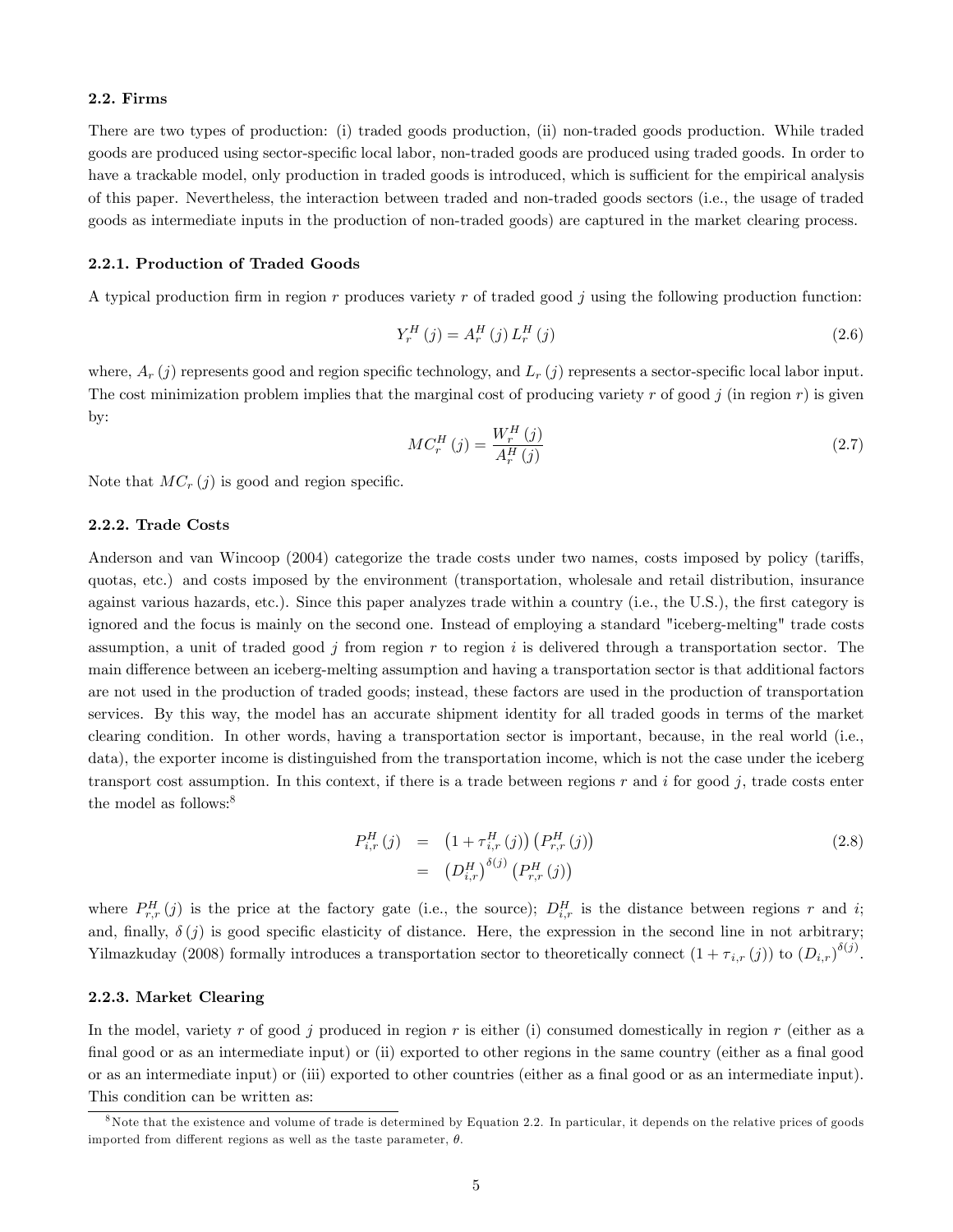$$
Y_{r}^{H}(j) = \sum_{i} \left( C_{i,r}^{H}(j) + G_{i,r}^{H}(j) \right) + \sum_{f} \left( F_{f,r}^{H}(j) \right)
$$
\n(2.9)

where  $C_{i,r}^H(j)$  is consumption of good j as a final good that is produced in region r and consumed in region i (which is in the same country with region r),  $G_{i,r}^H(j)$  is consumption of good j as an intermediate input that is produced in region r and consumed in region i (which is in the same country with region r),  $F_{f,r}^H(j)$  is consumption of good j either as a final good or an intermediate input that is produced in region r and consumed in foreign country  $f$ . In other words, the first term on the right hand side includes intra-regionally consumed good j in region  $r$  (when  $i = r$ ) and exported good j to other regions in the same country (when  $i \neq r$ ); the second term on the right hand side consists of international exports of region r. In practice, when  $Y_r^H(j)$  represents total shipments rather than total production (the difference of these two is total inventories), Equation 2.9 holds as an accounting identity in equilibrium.

This paper investigates the patterns of intranational trade using state-level U.S. data on total production and final goods consumption at the industry level. In this context, an alternative market clearing condition, this time for final good  $j$  consumption within the country, can be written as follows:

$$
\alpha_r^H(j) Y_r^H(j) = \sum_i C_{i,r}^H(j)
$$
\n(2.10)

which is easily obtained by using Equation 2.9 after defining  $\alpha_r^H(j)$  as follows:

$$
\alpha_r^H(j) = \frac{\sum_i C_{i,r}^H(j)}{\sum_i (C_{i,r}^H(j) + G_{i,r}^H(j)) + \sum_f (F_{f,r}^H(j))}
$$
\n(2.11)

where  $\alpha_r^H(j)$  is basically the portion of good j production in region r that is consumed as a final good within the home country (i.e., by other regions of the country).

#### 2.2.4. Price Setting for Final Traded Goods

Each firm follows a pricing-to-market strategy in the sense that it sets different prices for final traded goods to be sold in the home country, intermediate traded goods to be sold in the home country, and traded goods (either final or intermediate) to be sold abroad; this paper focuses on the first one. In this context, in region  $r$ , the firm producing variety r of final traded good  $j$  to be sold in the home country faces the following profit maximization problem:

$$
\max_{P_{r,r}\left(j\right)}\alpha_{r}^{H}\left(j\right)Y_{r}^{H}\left(j\right)\left[P_{r,r}^{H}\left(j\right)-MC_{r}^{H}\left(j\right)\right]
$$

subject to Equation 2.10 and the symmetric version of Equation 2.2. $9$  The first order condition for this problem implies that:

$$
P_{r,r}^{H}(j) = MC_{r}^{H}(j)\pi_{r}^{H}(j)
$$
\n(2.12)

where  $\pi_r^H(j)$  represents the gross mark-up:

$$
\pi_r^H(j) = \frac{\sum_i \eta_i(j) C_{i,r}^H(j)}{\sum_i (\eta_i(j) - 1) C_{i,r}^H(j)}
$$
\n(2.13)

<sup>&</sup>lt;sup>9</sup>In an alternative optimization problem, the firm may also maximize its overall profits rather than the profits from final goods to be sold in the home country. In such a case, the optimization result would be the same as long as the firm takes  $\alpha_r^H(j)$  as given in its optimization problem.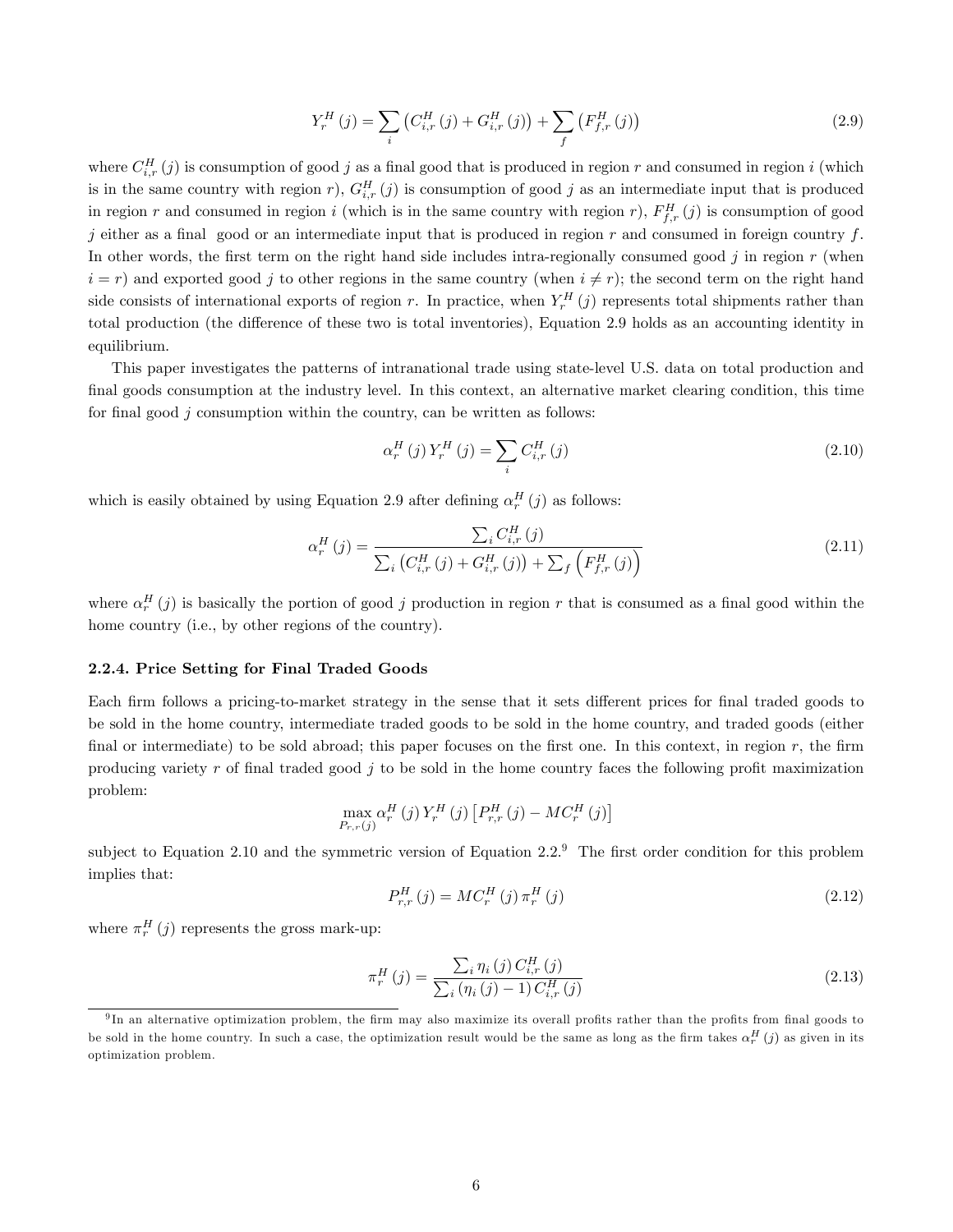which is both region and good specific.<sup>10</sup> This is mostly achieved through region specific elasticities of substitution,  $\eta_i(j)$ 's, rather than a common elasticity of substitution across regions. In a special case in which  $\eta_i(j) = \eta(j)$ for all *i*, the mark-up expression reduces to  $\frac{\eta(j)}{\eta(j)-1}$  in all regions. However, data support region specific mark-ups rather than a common mark-up; thus, as in this paper, it is more plausible to use Equation 2.13 in an empirical analysis. $11$  Moreover, given the region and good specific mark-ups, together with region and good specific marginal costs (which can be calculated using Equation 2.7), the source prices  $P_{r,r}^H(j)$  can be obtained through Equation 2.12.

Together with Equation 2.7, Equations 2.12 and 2.13 imply that, for a specific good, the source price differs in each region because of the differences in technology levels, wage rates, sales, and elasticities of substitution in other regions.

#### 2.3. Intraregional and Interregional Trade

According to the model, the nominal value of exports of final traded good  $j$  in region  $r$  can be written as follows:

$$
X_{r}^{H}(j) = \alpha_{r}^{H}(j) P_{r,r}^{H}(j) Y_{r}^{H}(j) = \sum_{i} P_{r,r}^{H}(j) C_{i,r}^{H}(j)
$$

which is basically Equation 2.10 multiplied by the factory gate prices  $P_{r,r}(j)$  on both sides. Note that the last expression  $\left(\sum_i P_{r,r}^H(j) C_{i,r}^H(j)\right)$  includes both intraregional trade (when  $i = r$ ) and interregional trade (when  $i \neq r$ ). This expression can be rewritten using Equations 2.2 and 2.8 as follows:

$$
X_{r}^{H}(j) = \alpha_{r}^{H}(j) P_{r,r}^{H}(j) Y_{r}^{H}(j) = \sum_{i} \left( \frac{P_{r,r}^{H}(j)^{1-\eta_{i}(j)} \left( \left( D_{i,r}^{H} \right)^{\delta(j)} \right)^{-\eta_{i}(j)}}{\sum_{m} \left( P_{m,m}^{H}(j) \left( D_{i,m}^{H} \right)^{\delta(j)} \right)^{1-\eta_{i}(j)}} \right)
$$
(2.14)

Equation 2.14 suggests that the total export of region r for traded final good j depends on the location of each region (due to the trade cost definition in Equation 2.8), the price index of each region (because of the good specific demand functions), the income level of each region (because of the budget constraints) together with elasticities of substitution.

As is well known, the direction of trade could play a crucial role in the distribution of gains from trade under imperfect competition. When Equations 2.7, 2.12 and 2.13 are combined with Equation 2.14, the higher the technology of a region (compared to other regions), the higher are the value of exports. The location of regions are also important through distance measures. To sum up, in order to have a higher volume of exports, a region that is remote from other regions has to compensate its remoteness by having a higher level of technology. This is an important policy implication of the model.

# 3. Data

Equation 2.14 is empirically tested using state-level industry data within the U.S. These include four 3-digit North American Industrial Classification System (NAICS) industries published by the U.S. Census Bureau for 2002: i) food and beverage and tobacco products, ii) apparel and leather and allied products, iii) computer and electronic products, and iv) furniture and related products.<sup>12</sup> For the rest of the text, food, apparel, electronics, and furniture

<sup>&</sup>lt;sup>10</sup>Note that the firm has taken aggregate consumption of good j (i.e.,  $C_i(j)$ ) and the price index of the traded good j (i.e.,  $P_i(j)$ ) as given in all regions (each represented by  $i$ ) in the optimization problem, because it is relatively small to affect these aggregate variables. In the alternative case in which the firm is not too small, the first order condition becomes less trackable, and no analytical relation can be found between price, marginal cost, and mark-up. In such case, only numerical solution methods can be used to determine the optimal price setting behavior. Although this approach is Öne to some extent, when the empirical analysis is considered, a numerical solution is infeasible with the available data.

 $11$ In particular, according the U.S. Census Bureau production data for 2002, the mark-up values range between 1.17 and 2.83 for food, 1.22 and 7.86 for apparel, 1.17 and 3.10 for electronics, and 1.24 and 2.25 for furniture acros states.

 $12$ These are the only sectors in the U.S. Census Bureau that have both consumption and production data at state level.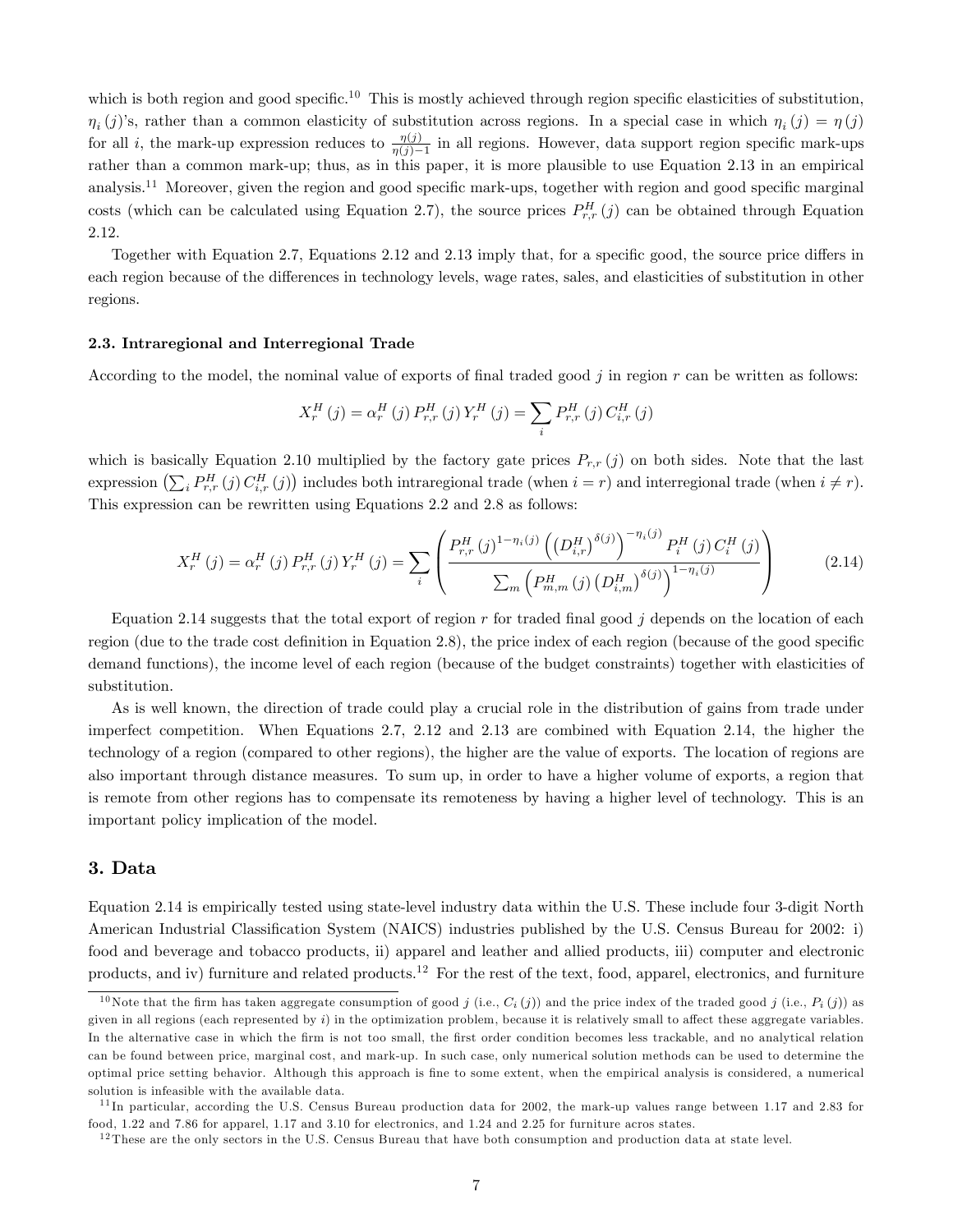are going to be used respectively, to refer these industries. Because of the data availability, all the states of the United States are included except for Alaska, District of Columbia, and Hawaii. In each industry, the nominal value of manufacturing and retail sales are used for production in the home country (e.g.,  $P_{r,r}^H(j) Y_r^H(j)$  for region r) and for consumption in the home country (e.g.,  $P_i(j) C_i(j)$  for region i), respectively, in the empirical analysis.<sup>13</sup>

For each industry in each region, to convert consumption in home country (e.g.,  $P_i(j) C_i(j)$  for region i) into consumption that is produced in home country (e.g.,  $P_i^H(j) C_i^H(j)$  for region i), Equation 2.4 is used. Because of the lack of accurate data on international trade at the state level, the consumption shares of good  $j$  that is produced in the home country (i.e.,  $\gamma_r(j)$ 's) are available only at the national level (i.e.,  $\gamma_r(j) = \gamma(j)$  for each industry).<sup>14</sup> In this context, Equation 2.5 can be aggregated across states as follows:

$$
\sum_{r} P_{r}^{F}(j) C_{r}^{F}(j) = (1 - \gamma(j)) \sum_{r} P_{r}(j) C_{r}(j)
$$

where  $\sum_{r} P_{r}^{F}(j) C_{r}^{F}(j)$  is the total value of imports of traded good j in the home country (i.e., the U.S.) and  $\sum_{r} P_r(j) C_r(j)$  is the total value of consumption of traded good j in the home country (i.e., the U.S.). Using data on retail sales in the home country (i.e.,  $\sum_{r} P_r(j) C_r(j)$ , the total of state-level consumption data obtained from the U.S. Census Bureau for 2002, as introduced above) and the international imports data obtained from the Bureau of Economic Analysis, BEA, (i.e.,  $\sum_r P_r^F(j) C_r^F(j)$ , the value of imports given in the national level annual input-output use table for 2002), both at the industry level, a value for  $(1 - \gamma(j))$  is obtained, from which  $\gamma(j)$ can be easily calculated for each industry at the national level. In particular, according to data,  $\gamma(j) = 0.8955$  for food,  $\gamma(j) = 0.2258$  for apparel,  $\gamma(j) = 0.1420$  for electronics, and  $\gamma(j) = 0.7082$  for furniture. Although data for  $\gamma(j)$  values are available only at the national level, the possibility of having state-specific  $\gamma_r(j)$  values is discussed in the empirical analysis, and possible implications are further investigated through the model of this paper, below.

In order calculate source prices (i.e.,  $P_{r,r}^H(j)$ 's for all  $r, j$ ) in Equation 2.14, according to Equations 2.7 and 2.12, industry- and state-specific wage rates, technology levels, and mark-ups are needed. The industry- and state-specific wage rates are obtained from the U.S. Census Bureau data for 2002. The wage rates used are the hourly wage rates of production workers, which are calculated by dividing the the total wage bill of production workers by the average number of hours worked (both data are available at the U.S. Census Bureau). For industry-specific technology levels in each state, the state-level U.S. Census Bureau data for the relevant industries in 2002 are used. In particular, technology level of each industry in each state is proxied by the industry- and state-specific value added (in real terms) per hour of labor. The value added in real terms is calculated by dividing the nominal value added obtained from the U.S. Census Bureau by the cost of living index for each state borrowed from Berry et al. (2003).<sup>15</sup> The industry- and state-specific mark-ups are calculated through dividing total revenue by total costs for each industry in each state using the U.S. Census Bureau data for 2002.

For distance measures, great circle distances between all bilateral states are calculated in statue miles. To calculate the location of each state, the weighted average of latitudes and longitudes of the cities in each state are taken, where the weights are determined according to the production level of those cities. The production level in each city is measured by the real gross domestic product values obtained from BEA for 2002. By using these weights, more relevant spatial locations are obtained for measuring the potential interactions across states. For the distance within each state (i.e., the internal distance), the proxy developed by Wei (1996), which is one-fourth of the distance of a state from the nearest state, is used.

Related to the portion of good j production in region r that is consumed as a final good within the home

 $13A$  descriptive analysis of these data are available upon request. Such an analysis will also be published at author's personal web page as a supplementary document.

<sup>&</sup>lt;sup>14</sup>The available international trade data at the state level are recorded according to the location of customs, which do not provide an accurate measure of state-level consumption or production. The reasoning, as also accepted by data collecting agencies, is the fact that the trade of international goods that are recorded at a particular customs in a particular state may be consumed (or might have been produced) in completely another state.

<sup>&</sup>lt;sup>15</sup> These industry- and state-specific technology levels are available upon request. They will also be presented in the supplementary document of descriptive statistics which will be published in author's personal web page.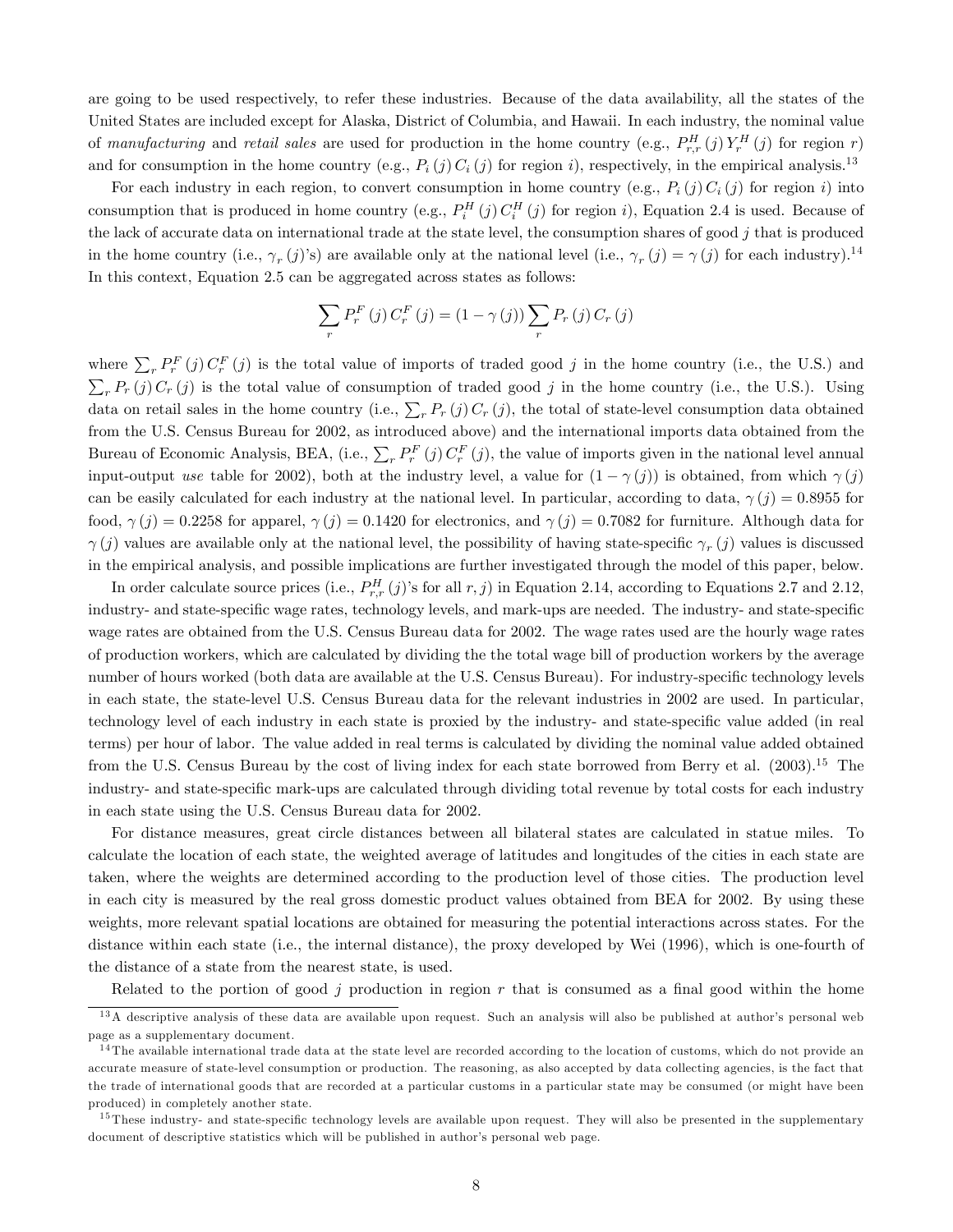country, data for  $\alpha_r^H(j)$  are obtained from the annual input-output use table of BEA for 2002. However, although these portions are industry specific, they are available only at the national level (i.e., the data cover  $\alpha^H(j)$  for all j rather than  $\alpha_r^H(j)$  for all r, j). In particular, according to data,  $\alpha^H(j) = 0.5969$  for food,  $\alpha^H(j) = 0.6267$  for apparel,  $\alpha^H(j) = 0.0913$  for electronics, and  $\alpha^H(j) = 0.6412$  for furniture. The state-level  $\alpha_r^H(j)$ 's are numerically solved through the empirical analysis of this paper.

For the inference of empirical results, nominal gross state product (GSP) data for 2002 published by Bureau of Economic Analysis are also used.

Overall, the data set covers each variable in Equation 2.14 except for region and good specific elasticities of substitution across varieties of a good (i.e.,  $\eta_i(j)$  for all  $i, j$ ) and good specific elasticities of distance, (i.e.,  $\delta(j)$ for all j). Instead of assigning specific values for  $\eta_i(j)$ 's and  $\delta(j)$ 's, their values are going to be numerically solved according to the model of this paper.

# 4. Empirical Analysis

Considering the data availability, especially for  $\alpha_r^H(j)$  for all  $r, j$ , a two-step process is used. For each industry, while the Örst-step analysis is related to determining the elasticities of substitution across varieties (i.e., the consumption side), the second-step analysis is related to determining the share of output used as a final good within the country (i.e., the production side).

- 1. First, in order to employ the national-level information for the portion of good  $j$  production in region  $r$  that is consumed as a final good within the home country (i.e.,  $\alpha^H(j)$  for all j), Equation 2.14 is aggregated across states to have a national-level expression. In such a case, the only missing parameters are  $\eta_i(j)$  for all  $i, j$  and  $\delta(j)$  for all j; thus, there are totally 48  $\eta_i(j)$ 's (one for each state i) and one  $\delta(j)$  (totally 49 unknowns) to be determined for each industry j. For each industry, by using 48 state-level mark-ups (i.e., 48 versions of Equation 2.13, one for each state) and one national-level market clearing condition (i.e., the aggregated version of Equation 2.14 across states), these 49 unknowns (i.e., 48  $\eta_i(j)$ 's and one  $\delta(j)$ ) can be numerically determined (because there are 49 unknowns and 49 equations). This first-step analysis can be seen as parametrization of the model using the available data and the model. The estimates of  $\eta_i(j)$ 's are further compared with state-level variables (i.e., industry-specific consumption agglomeration and specialization) to check for possible relations. This is a very similar exercise with Trefler's (1995) experiment in which he solves for the technology levels of the countries and then looks for a possible correlation between technology levels and wage rates. In sum, given the model and  $\alpha^H(j)$  for all j, the first-step analysis not only provides estimates of  $\eta_i(j)$  for all i, j and  $\delta(j)$  for all j, but also depicts the empirical implications of these estimates which are important in understanding consumption and trade patterns of individuals at the state level.
- 2. Second, using the results of the first-step analysis (i.e., numerically solved 48  $\eta_i(j)$ 's and one  $\delta(j)$  for each state), the model is tested at the state level using Equation 2.14. Because of the lack of state-level data,  $\alpha_r^H(j)$  (for all  $r, j$ ) are numerically solved using Equation 2.14 (where, for each industry, there are 48 unknown  $\alpha_r^H(j)$ 's and 48 versions of Equation 2.14, one for each state). The calculated  $\alpha_r^H(j)$  (for all r, j) are then compared with state-level variables (i.e., industry-specific production agglomeration and specialization) to check for possible relations. In sum, given the model, numerically solved  $\eta_i(j)$ 's, and  $\delta(j)$  for each state and industry, the second-step analysis not only provides estimates of  $\alpha_r^H(j)$  for all  $r, j$ , but also depicts the empirical implications these estimates which are important in understanding the production and trade patterns of Örms at the state level.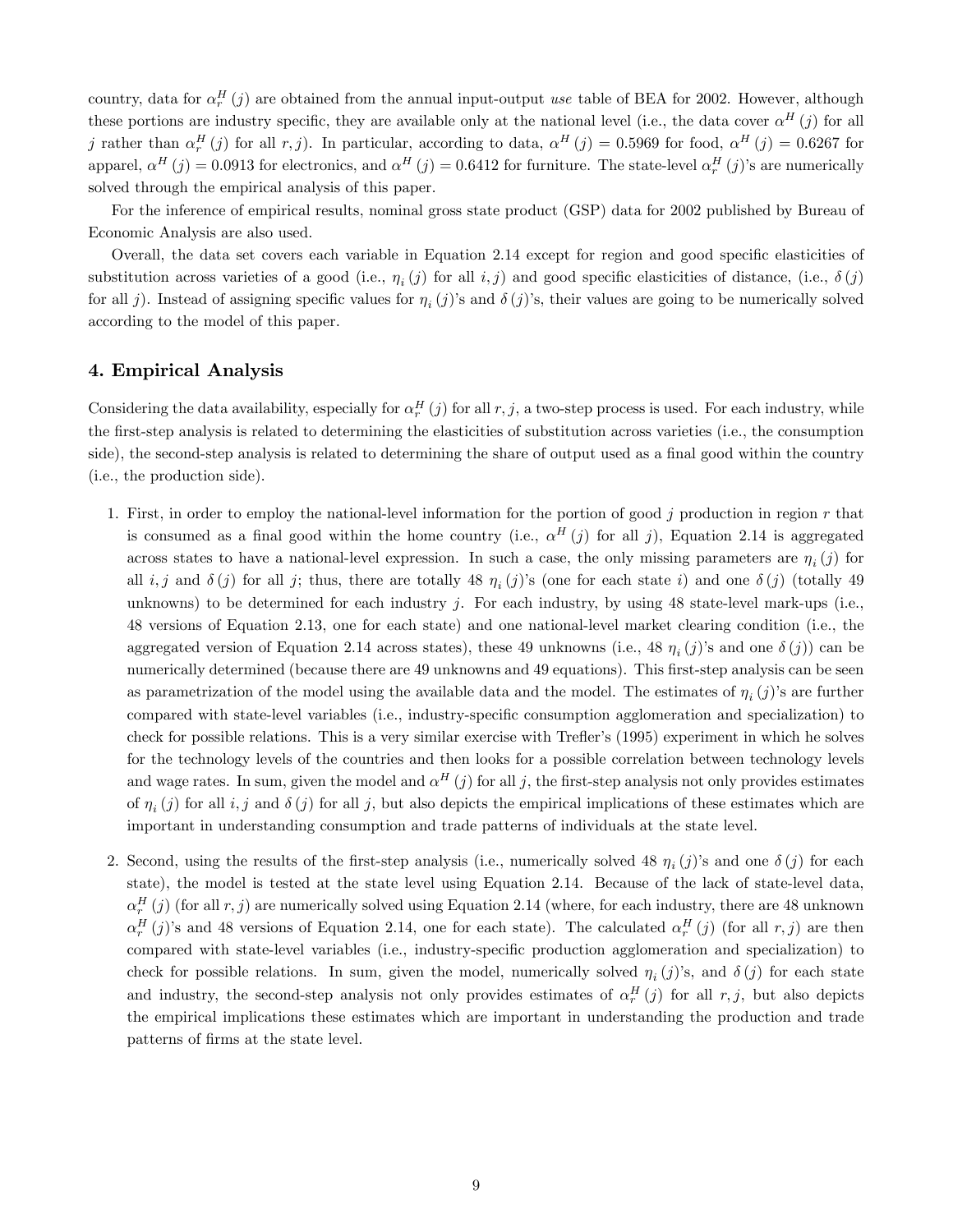#### 4.1. First-Step Analysis

For the first-step analysis, for each industry j, the aggregation of Equation 2.14 across 48 states results in:

$$
\alpha^{H}(j) \sum_{r} P_{r,r}^{H}(j) Y_{r}^{H}(j) = \sum_{r} \sum_{i} \left( \frac{P_{r,r}^{H}(j)^{1-\eta_{i}(j)} \left( \left( D_{i,r}^{H} \right)^{\delta(j)} \right)^{-\eta_{i}(j)} P_{i}^{H}(j) C_{i}^{H}(j)}{\sum_{m} \left( P_{m,m}^{H}(j) \left( D_{i,m}^{H} \right)^{\delta(j)} \right)^{1-\eta_{i}(j)}} \right)
$$
(4.1)

where  $\alpha^H(j)$  is the national-level portion of industry j production that is consumed as a final good within the home country (i.e., the U.S.) that satisfies:

$$
\alpha^{H}\left(j\right) = \frac{\sum_{r} \alpha^{H}_{r}\left(j\right) P^{H}_{r,r}\left(j\right) Y^{H}_{r}\left(j\right)}{\sum_{r} P^{H}_{r,r}\left(j\right) Y^{H}_{r}\left(j\right)} = \frac{\sum_{r} \sum_{i} \alpha^{H}_{r}\left(j\right) P^{H}_{r,r}\left(j\right) C^{H}_{i,r}\left(j\right)}{\sum_{r} P^{H}_{r,r}\left(j\right) Y^{H}_{r}\left(j\right)}\tag{4.2}
$$

Using Equation 2.2, Equation 2.13 can be written as follows:

$$
\pi_r^H(j) = \frac{\sum_i \eta_i(j) \left( \frac{\left( P_{r,r}^H(j) (D_{i,r}^H)^{\delta(j)} \right)^{-\eta_i(j)} P_i^H(j) C_i^H(j)}{\sum_m \left( P_{m,m}^H(j) (D_{i,m}^H)^{\delta(j)} \right)^{1-\eta_i(j)}} \right)}{\sum_i (\eta_i(j) - 1) \left( \frac{\left( P_{r,r}^H(j) (D_{i,r}^H)^{\delta(j)} \right)^{-\eta_i(j)} P_i^H(j) C_i^H(j)}{\sum_m \left( P_{m,m}^H(j) (D_{i,m}^H)^{\delta(j)} \right)^{1-\eta_i(j)}} \right)}
$$
(4.3)

So, in this first-step analysis, for each industry j, there are 49 equations (i.e., one from Equation 4.1 and 48 from 4.3, one for each state) in order to determine 49 unknowns (i.e., one  $\delta(j)$ , and 48  $\eta_i(j)$ 's, one for each state *i*). Using a numerical solution method, nonlinear least squares (NLS), these 49 unknowns for each industry j are exactly identified via available data.

Since empirically tested expressions of this paper are nonlinear, the selection of the starting values in determining the NLS parameters (i.e., one  $\delta(j)$ , and 48  $\eta_i(j)$ 's, one for each state i) are important. Recall that in a special case in which  $\eta_i(j) = \eta(j)$  for all i, the mark-up expression reduces to  $\frac{\eta(j)}{\eta(j)-1}$  in all regions. Using the average mark-up (where average is taken across states),  $\eta(j)$  can be calculated for each industry and used as a starting value for the estimation of all  $\eta_i(j)$ 's. In particular, the starting value of  $\eta_i(j)$ 's for food are set to 2.659, for apparel to 2.070, for electronics to 2.636, and for furniture to 2.911. The starting value of  $\delta(j)$  is set to a very small number (i.e.,  $\delta(j) = 0.0001$  to allow for a large set of possibilities.

Empirical Results of the First-Step Analysis

A summary of the results is given in Table 1. Although the median elasticity of substitution measures  $\eta_i(j)$ are somehow close to each other, the elasticity of distance measures are significantly different from each other across industries. The elasticity of distance takes its highest value for electronics and the lowest for apparel. High transportation cost values for furniture and low values for food and especially apparel are reasonable when their physical structure (especially, their weight and volume) is considered. However, high transportation cost values for electronics is surprising. A possible explanation, for sure, comes from the details of the electronics industry in the data set. According to the data, electronics industry includes the manufacturing of low-weight and/or low-volume equipment (such as compact disks, audio tapes, etc.) as well as high-weight and/or high-volume equipment (such as satellite antennas, coin-operated jukeboxes, loudspeakers, magnetic resonance imaging (MRI) medical diagnostic equipment, ultrasonic medical equipment, radar systems, automatic teller machines (ATMs), etc.). When these details are considered together with the fragile structure of the electronics goods, high transportation cost values for electronics also become reasonable.

In order to explain why these results make sense, one needs to be clear regarding exactly what is meant by distance (i.e., trade) costs. The distance (i.e., transport cost) elasticities  $\delta(j)$  are not iceberg specifications, but rather based on a more orthodox view of distance costs as a distance costs mark-up on the price at the factory gate (Equation 2.8). However, nor are they simply transport costs (i.e. movement costs) mark-ups based on weight and distance only, for which the values would not differ significantly across all four industries. Rather they are distance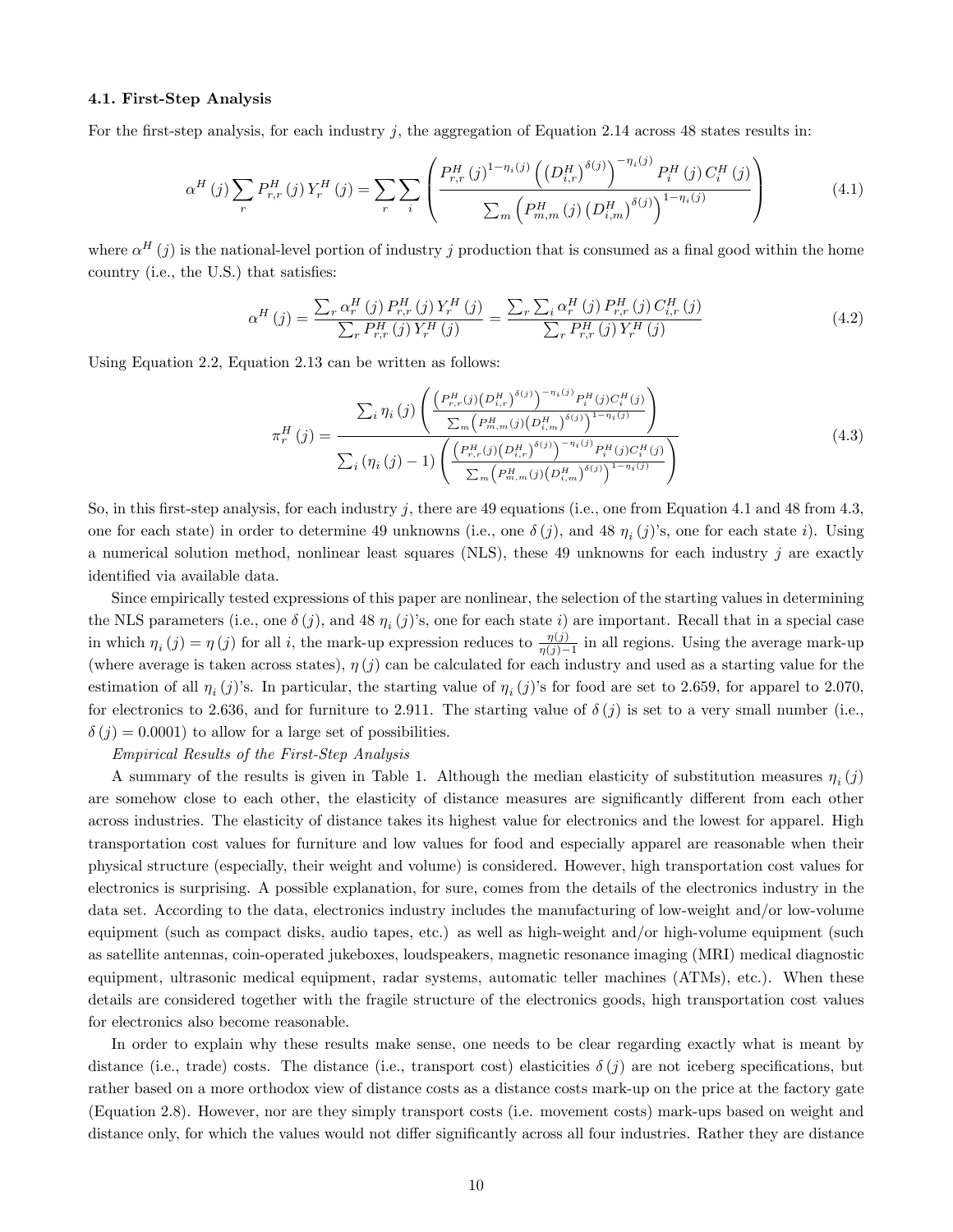costs, which determine the delivered price. On this point, if one has a distance costs mark-up, then the overall costs of distance transportation are reáected in the Önal delivered price. But these costs also include all of the inventory holding logistics and shipping costs, all of which are related to shipment frequency which itself is determined by both the product value-weight ratio and the product density as well as the transport (movement) costs. Taking this broad view of distance costs, products which are either very low density per ton (furniture) or very high value per ton (electronics) have very high distance costs. This has been explained analytically by McCann (1998, 2001) and demonstrated empirically in the case of the electronics sector by McCann and Fingleton (1996). On the other hand, products with relatively low density per ton (apparel) or low value per ton (food) exhibit low distance costs, which is consistent with the argument above.

The highest median elasticity of substitution belongs to furniture, while the lowest one belongs to apparel. The complete vector of  $\eta_i(j)$ 's that include state specific measures for each industry are given in Figures 1-4. As is evident, elasticity of substitution ranges between 2.63 and 2.68 for food, 2.03 and 2.13 for apparel, 2.55 and 3.15 for electronics, and 2.86 and 2.95 for furniture. Although these regional differences between  $\eta_i(j)$ 's are not substantial, they are sufficient to explain mark-up differences (each given by Equation 2.13 or Equation 4.3), where mark-up values range between 1.17 and 2.83 for food, 1.22 and 7.86 for apparel, 1.17 and 3.10 for electronics, and 1.24 and 2.25 for furniture, across states. Another observation is that the state-level  $\eta_i(j)$ 's do not seem to follow a geographical pattern. Nevertheless, in order to analyze for possible economic connections, they are compared to other state specific variables in Table 2. While the state-level industry-specific consumption is to capture the agglomeration effects, the state-level industry-specific consumption clustering is to capture the specialization effects. The terms of agglomeration and specialization are generally used for production patterns (as will be discussed in more details below), but, here, following Hoch (1972), Nordhaus and Tobin (1972), Kelley (1977), Fogarty and Garofalo (1980), Power (1981), Tabuchi (2000), and Glaeser et al. (2000), they are used for consumption patterns. As is evident, state- and industry-level elasticities of substitution are highly correlated with state-level consumption of the same industry (i.e., the agglomeration effect). In particular,  $\eta_i(j)$ 's for food and furniture are positively correlated with  $P_i^H(j)C_i^H(j)$ 's, while they are negatively correlated for apparel and electronics. One possible explanation lies under the structures of these industries: while food and furniture can be seen as more homogenous (which is also supported by the median elasticities of substitution given in Table 1), apparel and electronics may be seen as more heterogenous. More specifically, the elasticity of substitution increases with consumption for food and furniture, because higher consumption of a more homogenous product brings higher elasticities due to the high search and long-distance commuting costs, via agglomeration (see Hoch, 1972, Nordhaus and Tobin, 1972). Similarly, the elasticity of substitution decreases with consumption for apparel and electronics, because higher consumption of a heterogenous product brings lower elasticities due to information spillover among individuals related to the differences (i.e., selectivity) across varieties, via agglomeration. As is also evident, state- and industry-level elasticities of substitution are weakly correlated with state-level consumption clustering of the same industry (i.e., the specialization effect). Nevertheless, the structure of the industries (in terms of their homogeneity) may still work as a possible explanation, except for food.

Analyzing the correlation coefficients does not depict the exact relation between elasticity of substitution and agglomeration and specialization. Also, it is hard to make a comparison across industries with only correlation coefficients. Moreover, agglomeration effects can be correlated to specialization effects which would make the isolation of their individual effects harder. In order to figure out these details, a regression analysis is employed including these variables. The results are given in Table 3. As is evident, the agglomeration effects of consumption are significant for all industries, while the specialization effects of consumption are significant only for apparel and electronics. In particular, across states of the U.S., 1 percent increase in industry-specific consumption corresponds to 0.005 percent rise in the elasticity of substitution for food, 0.009 percent fall for apparel, 0.065 percent fall in electronics, and 0.007 percent rise for furniture. The high coefficient estimate for electronics (especially, relative to apparel) seems to reflect the high degree of information spillover in the context discussed above. The significant specialization effects for apparel and electronics support the idea that individuals relatively consuming more apparel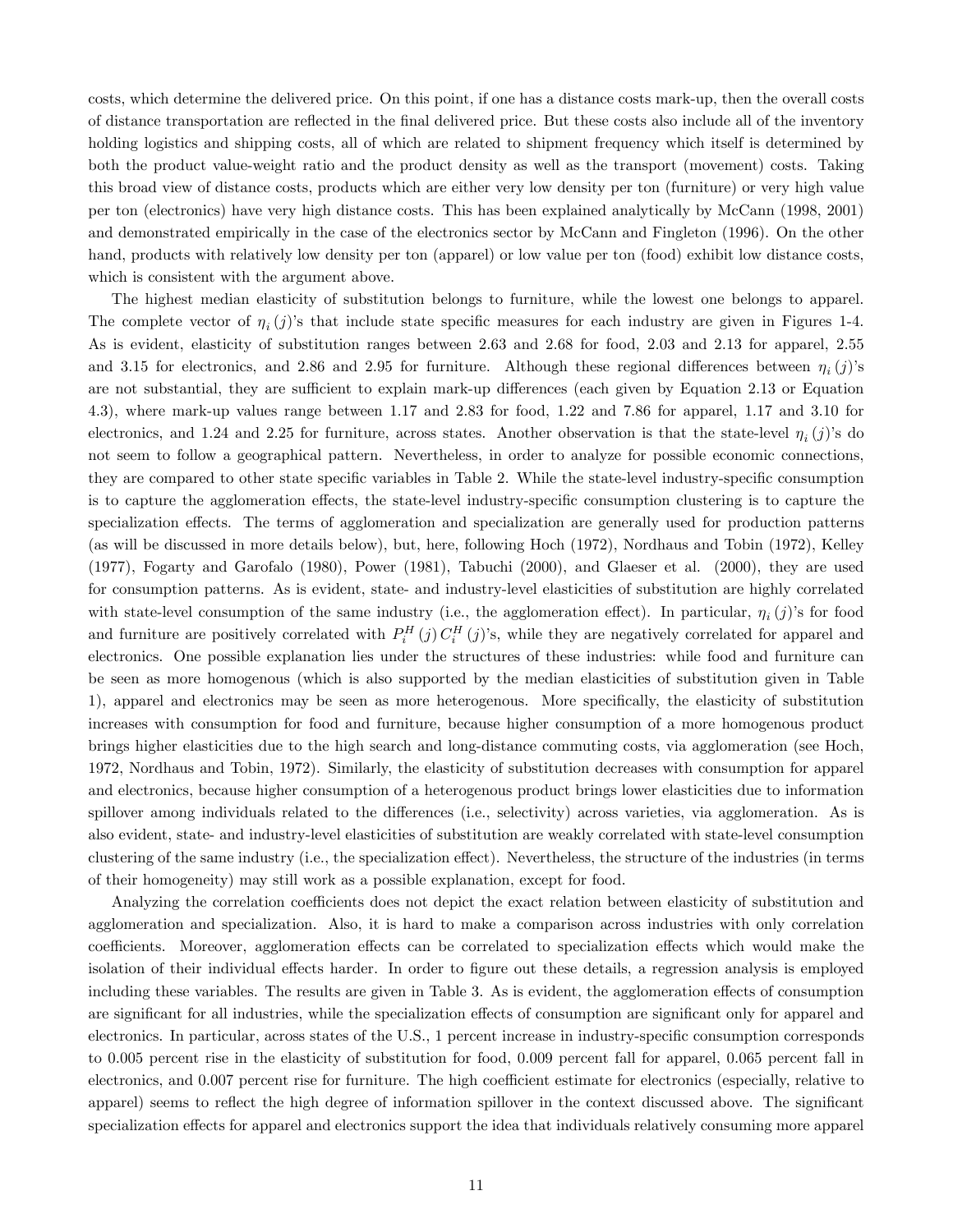and electronics benefit more from information spillover, while there is no such evidence for food and furniture. When both agglomeration and specialization effects are considered, they both become insignificant, mostly due to multicollinearity between agglomeration and specialization effects. Finally, the explanatory powers of the regressions are high, which support the analysis.

In sum, the elasticities of substitution (i.e.,  $\eta_i(j)$ 's) change across states, and these changes can be systematically explained by the structure of the products together with the distribution of industry-specific consumption within the country. Since the elasticity of substitution is a key parameter that is used by policy makers to derive quantitative results (because the effects of a policy change are evaluated by the conversion of policy changes into price effects), having different values of  $\eta_i(j)$  across states also have important policy implications. For instance, an expansionary (or a contractionary) monetary policy should affect the prices in each state individually rather than commonly (i.e., the case in which  $\eta_i(j) = \eta(j)$  for all i) across states. Similarly, a fiscal policy (either at the country or state level) determining the tax rates would again affect the prices in each state individually rather than commonly. The different values of  $\eta_i(j)$  across industries are also important for industry specific policies; e.g., a bailout plan to rescue a specific industry from a financial crisis should be formed completely different than rescuing another one in terms of determining its price setting behavior.

#### Robustness of the First-Step Analysis

The empirical results of the Örst-step analysis need further investigation for the possibility of having region specific consumption shares of industry j that are produced in the home country (i.e.,  $\gamma_i(j)$ 's). So far, due to lack of accurate international trade data at the state level, it has been imposed that  $\gamma_i(j) = \gamma(j)$  for each industry. However, if there are deviations from the national average of  $\gamma(j)$  for any state, the calculated  $\eta_i(j)$ 's may be biased. In order to show this, by the help of Equation 2.4, consider the modified versions of Equations 4.1 and 4.3:

$$
\alpha^{H}(j) \sum_{r} P_{r,r}^{H}(j) Y_{r}^{H}(j) = \sum_{r} \sum_{i} \left( \frac{P_{r,r}^{H}(j)^{1-(\eta_{i}(j)+(\eta_{i}(j)-\eta_{i}(j)))} ((D_{i,r}^{H})^{\delta(j)})^{-(\eta_{i}(j)+(\eta_{i}(j)-\eta_{i}(j)))}}{\sum_{m} (P_{m,m}^{H}(j)(D_{i,m}^{H})^{\delta(j)})^{1-(\eta_{i}(j)+(\eta_{i}(j)-\eta_{i}(j)))}}
$$

$$
\times (\gamma(j)+(\gamma_{i}(j)-\gamma(j))) P_{i}(j) C_{i}(j)
$$
\n(4.4)

and

$$
\pi_r^H(j) = \frac{\sum_i \left(\eta_i(j) + \left(\widetilde{\eta_i(j)} - \eta_i(j)\right)\right) \left(\frac{\left(P_{r,r}^H(j)\left(D_{i,r}^H\right)^{\delta(j)}\right)^{-\left(\eta_i(j) + \left(\eta_i(j) - \eta_i(j)\right)\right)}(\gamma(j) + \left(\gamma_i(j) - \gamma(j))\right)P_i(j)C_i(j)}{\sum_m \left(P_{m,m}^H(j)\left(D_{i,m}^H\right)^{\delta(j)}\right)^{-\left(\eta_i(j) + \left(\eta_i(j) - \eta_i(j)\right)\right)}\right)}\right)}{\sum_i \left(\left(\eta_i(j) + \left(\widetilde{\eta_i(j)} - \eta_i(j)\right)\right) - 1\right) \left(\frac{\left(P_{r,r}^H(j)\left(D_{i,r}^H\right)^{\delta(j)}\right)^{-\left(\eta_i(j) + \left(\eta_i(j) - \eta_i(j)\right)\right)}(\gamma(j) + \left(\gamma_i(j) - \gamma(j))\right)P_i(j)C_i(j)}{\sum_m \left(P_{m,m}^H(j)\left(D_{i,m}^H\right)^{\delta(j)}\right)^{-\left(\eta_i(j) + \left(\eta_i(j) - \eta_i(j)\right)\right)}\right)}\right)}\right)} (4.5)
$$

where  $\widetilde{\eta_i(j)}$  is the true value of the elasticity of substitution, and  $\left(\widetilde{\eta_i(j)} - \eta_i(j)\right)$  is the bias in the elasticity of substitution due to having state-specific  $\gamma_i(j)$ 's. As is evident by these equations, non-zero  $(\gamma_i(j) - \gamma(j))$ 's may in turn lead to having non-zero  $\left(\eta_i(j) - \eta_i(j)\right)$ 's. In a special case in which  $\gamma_i(j) = \gamma(j)$  for all  $i, \eta_i(j) = \eta_i(j)$ , which is the case in the empirical analysis, above. However, when  $\gamma_i(j) \neq \gamma(j)$  for any  $i, \eta_i(j) \neq \eta_i(j)$ , and thus,  $\eta_i(j)$ 's may be biased. In order to investigate the relation between  $\left(\eta_i(j) - \eta_i(j)\right)$ 's and  $(\gamma_i(j) - \gamma(j))$ 's, the following question is asked: if the true values of the elasticity of substitution,  $\eta_i(j)$ 's, are, in fact, 1% higher than their calculated values,  $\eta_i(j)$ 's (i.e., if  $\widetilde{\eta_i(j) - \eta_i(j)}$  $\frac{\tilde{j}_1 - \eta_i(j)}{\eta_i(j)} = 0.01$  for any i, what would be the corresponding deviation of  $\gamma_i(j)$ 's from their national average (i.e., what would be  $\frac{\gamma_i(j)-\gamma(j)}{\gamma(i)}$  $\left(\frac{j}{\gamma(j)}\right)^{j}$  for any i. By using the available data, the median deviation of  $\gamma_i(j)$ 's, where median is taken across states, is calculated as  $-0.29\%$  for food,  $0.32\%$  for apparel, 1.41% for electronics, and  $-0.23\%$  for furniture, all leading to 1% of bias in calculated  $\eta_i(j)$ 's.<sup>16</sup> In other words, if

<sup>&</sup>lt;sup>16</sup>The 25th (respectively, 75th) percentile deviation of  $\gamma_i(j)$ 's, where percentile is taken across states, is calculated as  $-0.13\%$ (respectively,  $-0.36\%$ ) for food,  $0.32\%$  (respectively,  $0.32\%$ ) for apparel,  $1.40\%$  (respectively,  $1.41\%$ ) for electronics, and  $-0.21\%$ (respectively,  $-0.27\%$ ) for furniture, all leading to 1% of bias in calculated  $\eta_i(j)$ 's.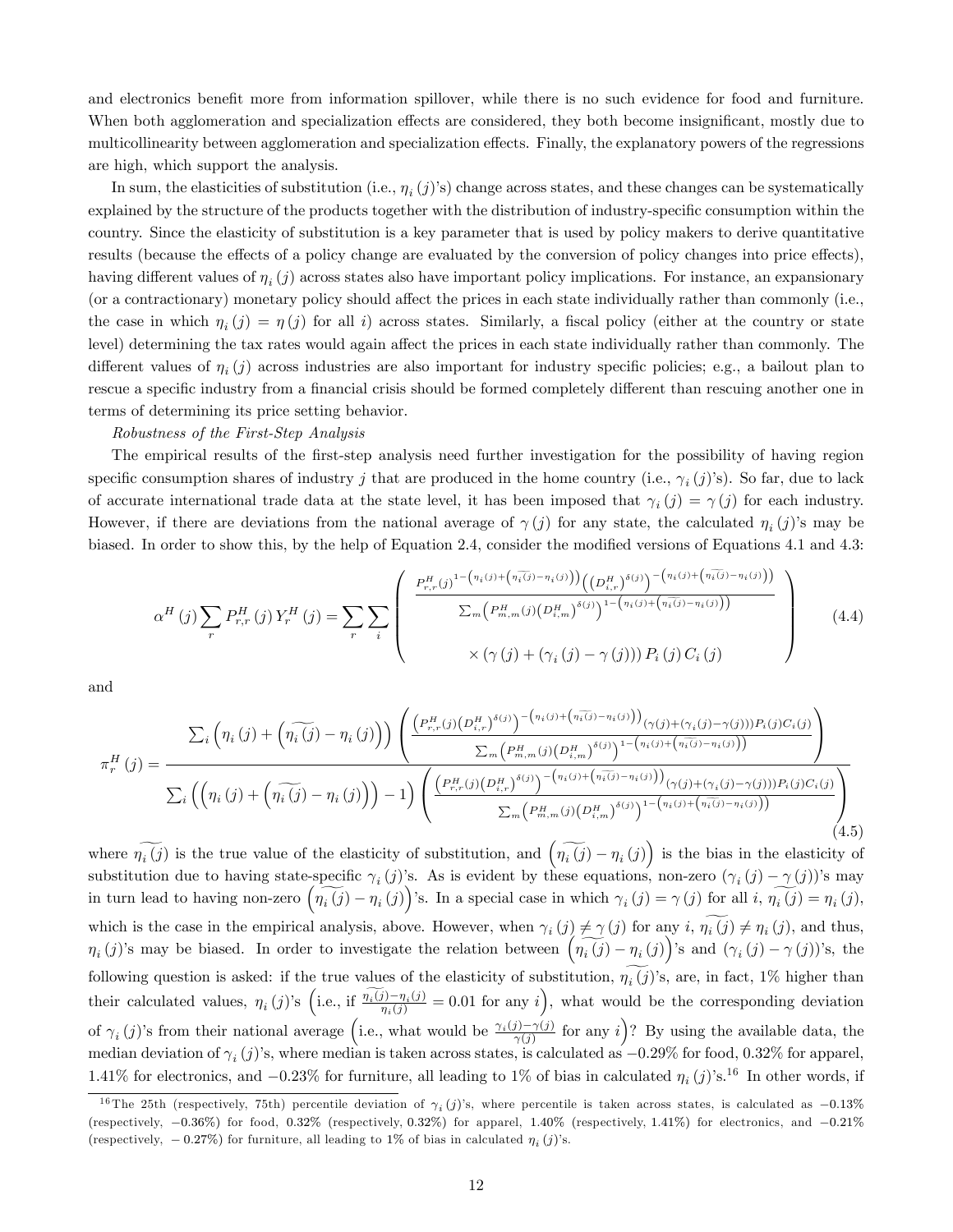$\gamma_i(j) > \gamma(j)$  for any i (i.e., if a state is consuming more domestic products compared to the national average), the calculated  $\eta_i(j)$ 's can be undervalued for food and furniture and overvalued for apparel and (especially) electronics, on average. According to the regression results in Table 3, if  $\gamma_i(j) \neq \gamma(j)$  for any i, this result would not only support further the findings of this paper in terms of explaining the elasticities of substitution in a structural way, but also mean that consumption agglomerations are positively related to the consumption shares in all four industries that are produced in foreign countries; i.e., states with higher consumption agglomerations consume more international products (imports). In other words, the possibility of having region specific  $\gamma_i(j)$ 's not only supports the empirical Öndings of this paper related to the elasticities of substitution, but also provides further insight related to relation between international imports and consumption agglomerations.

#### 4.2. Second-Step Analysis

Using the results of the first-step analysis for each industry (i.e., numerically solved 48  $\eta_i(j)$ 's and one  $\delta(j)$  for each state), in the second-step analysis,  $\alpha_r^H(j)$  (for all  $r, j$ ) are numerically solved using Equation 2.14 (where, for each industry, there are 48 unknown  $\alpha_r^H(j)$ 's and 48 versions of Equation 2.14, one for each state). As in the first-step analysis, using NLS, these 48 unknown  $\alpha_r^H(j)$ 's for each industry j are exactly identified via available data. Since empirically tested expression of this paper is again nonlinear (i.e., Equation 2.14), for each industry, the selection of the starting values in determining the NLS parameters (i.e., 48  $\alpha_r^H(j)$ 's, one for each state r) are important. So, to be consistent with the available data of national level  $\alpha^H(j)$  values, the starting value of  $\alpha_r^H(j)$ 's for food are set to 0.5969, for apparel set to 0.6267, and for electronics set to 0.0913, for furniture set to 0.6412.

Empirical Results of the Second-Step Analysis

Numerically calculated  $\alpha_r^H(j)$  values are depicted in Figures 5-8 for food, apparel, electronics, and furniture, respectively. As is evident in Figure 5, most of the Western States (especially Mountain West) share higher  $\alpha_r^H(j)$ values for food, while Midwestern and West South Central States (especially Texas and Arkansas), together with high GSP states such as California and Pennsylvania, share lower  $\alpha_r^H(j)$  values. In other words, while most of the food produced low  $\alpha_r^H(j)$  states are used as a final consumption good within the country, the food produced in high  $\alpha_r^H(j)$  states are either used as an intermediate input or exported abroad.

According to Figure 6, except for high GSP states such as California, New York, Pennsylvania, and Texas, almost all states have higher  $\alpha_r^H(j)$  values for apparel implying that the apparel production of most of these states are used as final good within the country. Only high GSP states such as California, New York, Pennsylvania, and Texas can produce intermediate inputs and export abroad.

Compared to food and apparel, there is a different story for electronics according to Figure 7: the  $\alpha_r^H(j)$  values are low for most of the states implying that most of the electronics production is used either as intermediate input or exported abroad. Exceptions are some Western and Southern States.

Figure 8 depicts  $\alpha_r^H(j)$  values for furniture. As is evident, except for East North Central, Middle Atlantic, and East South, together with high GSP states such as California and Texas, most of the states produce furniture that is consumed as a final good within the country.

A common feature of Figures 5-8 seems to be the negative relation between  $\alpha_r^H(j)$  values and GSP levels of the states (especially in California, New York, and Texas). The correlation coefficients between  $\alpha_r^H(j)$  values and other state-level variables are given in Table 4. Similar to the first-step analysis above, while the state-level industryspecific production and GSP are to capture the agglomeration effects, the state-level industry-specific production and export clusterings are to capture the specialization effects. In terms of production patterns, agglomeration effects are generally referred as economies of agglomeration which is generally credited to Alfred Marshall (e.g., see Krugman, 1991) and describes the benefits that firms obtain when locating near each other. It is related to the idea of economies of scale and network effects, in that the more related firms that are clustered together, the lower the cost of production (Örms have competing multiple suppliers, greater specialization and division of labor) and the greater the market that the Örm can sell into. Even when multiple Örms in the very same sector (competitors) cluster, there may be advantages because that cluster attracts more suppliers and customers than a single firm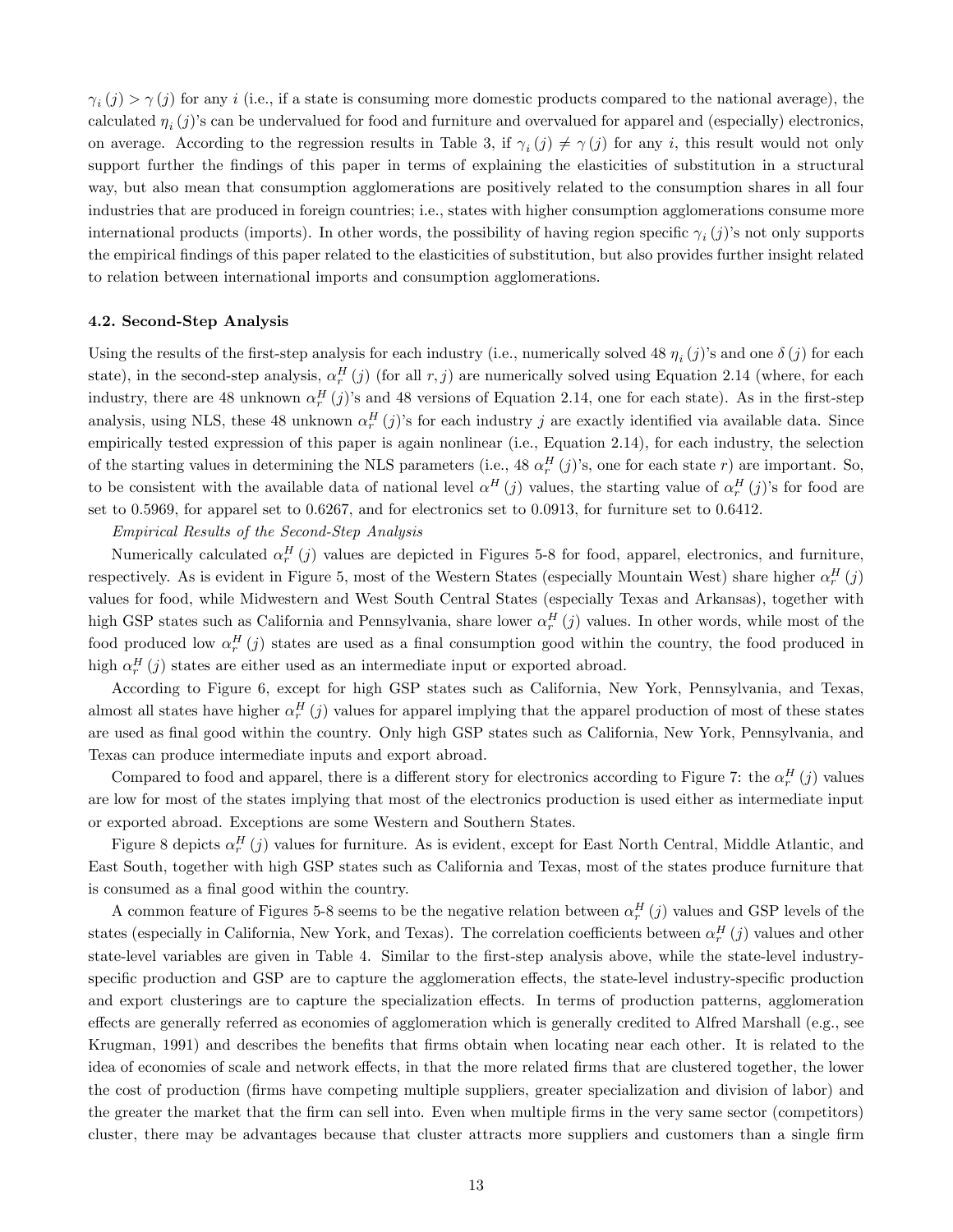could alone. In this context, economies of agglomeration may lead to lower values of  $\alpha_r^H(j)$  which correspond to higher intermediate input production together with high international export. The intermediate input part of this story is consistent with Krugman and Venables (1995) and Venables (1996) who show that intermediate usage creates cost and demand linkages between firms and a tendency for manufacturing agglomeration. The international trade part of the story is consistent with Melitz (2003) who shows how the exposure to trade induces only the more productive firms (e.g., firms that benefit from economies of agglomeration) to enter the international export market, while some less productive firms continue to produce only for the domestic market. High negative correlation coefficients between  $\alpha_r^H(j)$  values and industry-specific production and GSP in Table 4 support this story of economies of agglomeration for production. As is also evident, there is a negative relation between  $\alpha_r^H(j)$ values and industry-specific production clustering and industry-specific export clustering. Since specialization and agglomeration are already correlated to each other, this is already related to the agglomeration effects as mentioned above. Moreover, the results related to specialization are consistent with the analysis of Amiti (1999) who shows that intermediate-good intensity has a positive and significant effect on geographical concentration.

As in the first-step analysis, analyzing the correlation coefficients does not depict the exact relation between  $\alpha_r^H(j)$  values and agglomeration and specialization. Also, it is hard to make a comparison across industries with only correlation coefficients. Moreover, agglomeration effects can be correlated to specialization effects. In this context, a formal regression analysis is employed including final good usage, industry-specific production, and industry-specific production clustering. As is evident in Table 5, both independent variables have negative and significant effects on final good share; i.e., the products of highly specialized and agglomerated industries are used more as intermediate inputs or exported abroad. Across states of the U.S., 1 percent increase in agglomeration or specialization corresponds to around 0.3 to 0.4 percent fall in  $\alpha_r^H(j)$  values for food, apparel, and furniture, while it corresponds to around 1 to 1.4 percent fall in  $\alpha_r^H(j)$  values for electronics; i.e., agglomeration and specialization effects in electronics are around three times higher than other industries. This result shows the importance of information spillover across firms in the production of electronics. When both agglomeration and specialization effects are included in the regression analysis, only agglomeration effect becomes significant; as in the first-step analysis, this may be due to a possible multicollinearity between these independent variables. Finally, high explanatory power of the regressions again support the analysis.

In sum, the portion of production that is used as final good within the country (i.e.,  $\alpha_r^H(j)$ 's) differ substantially across states of the U.S., and these differences can be systematically explained by the structure of the products together with the distribution of industry-specific production within the country.

# 5. Conclusions

This paper has introduced a model that relates consumption, production, and trade patterns of a region to location of all regions, income level of all regions, price level of all regions, as well as the good specific transportation costs, region/good specific technology levels, and factor costs. A couple of nuances are important to note in the model: (i) by assigning different elasticities of substitution across regions/firms, region/firm specific mark-up differences are allowed, (ii) the problematic iceberg assumption is avoided by employing more realistic trade-distance good-specific elasticities through a transportation sector, (iii) the portion of production that is used as a final good within the country is captured by firm/region specific parameters, (iv) international trade is controlled for by firm/region specific parameters.

The model has been numerically solved by state-level consumption and production data belonging to industries of food, apparel, electronics, and furniture from the U.S. The obtained parameters are further compared and connected to agglomeration and specialization of the industries in terms of both consumption and production. In particular, on the consumption side, it has been shown that the industry- and state-level elasticities of substitution can be significantly explained by consumption agglomerations; the elasticities are positively (respectively, negatively) affected by agglomeration of consumption for food and furniture (respectively, for apparel and electronics).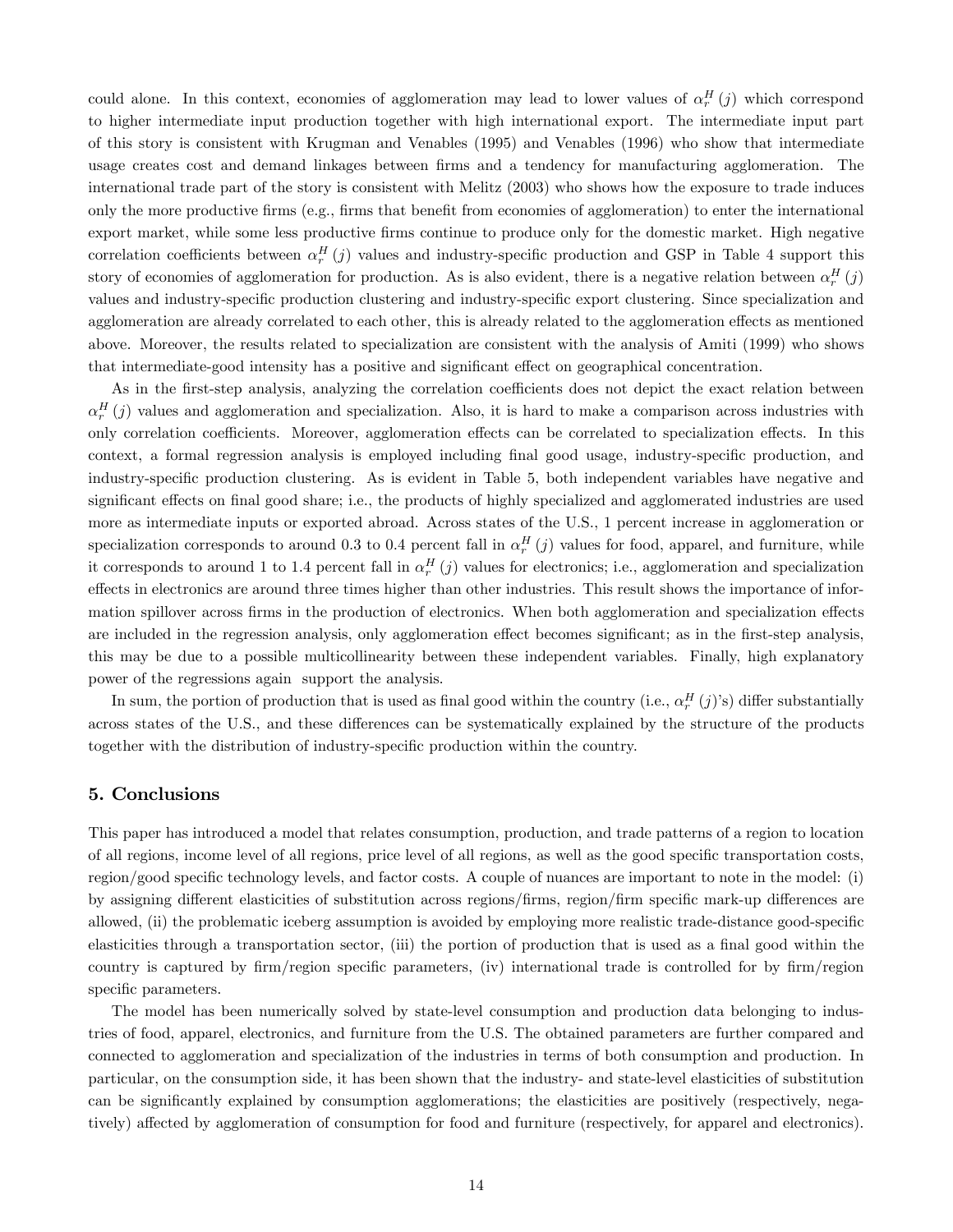The differences across these industries are connected to the homogeneity of the products, where homogeneity is further supported by numerically calculated median elasticities of substitution across states/industries. Consumption agglomerations may also be connected to international imports at the industry and state levels. On the production side, it has been shown that the industry- and state-level portion of production that is used as a final good within the country can be significantly explained by both agglomeration and specialization of the industries; these portions are negatively related to both effects. In other words, the industry- and state-level portion of production that is used as an intermediate input or exported abroad is significantly and positively related to agglomeration and specialization of the industries across states. Thus, agglomeration and specialization of industries play an important role in determining the patterns of trade, both intranationally and internationally. Finally, comparisons across industries suggest that the spillover effects are much higher for electronics compared to food, apparel, or furniture, in terms of both consumption and production. High explanatory powers in the regression analyses further support the model.

An obvious next step is to investigate patterns of production, consumption, and trade by moving the analysis of this paper to an international context. In such a case, cross-country income differences or trade policies related to setting the optimal tariff rates can be shed more light through agglomeration and specialization effects. Alternatively, having the empirical results of this paper, parameters of the model related to intermediate input or international trade may be endogeneized through location theories. Such an analysis would have important policy implications in terms of determining the causality between trade and the distribution of economic activity, both intranationally and internationally.

# References

- [1] Alvarez, Fernando and Lucas, Robert Jr., (2007), "General equilibrium analysis of the Eaton-Kortum model of international trade," Journal of Monetary Economics, 54(6): 1726-1768.
- [2] Anderson, J.E., (1979), "A Theoretical Foundation for the Gravity Equation", American Economic Review, 69(1): 106-116.
- [3] Anderson, J.E., and Wincoop, E.V., (2003), "Gravity with Gravitas: A Solution to the Border Puzzle", American Economic Review, 93(1): 170-192.
- [4] Anderson, J.E., and Wincoop, E.V., (2004), "Trade Costs", Journal of Economic Literature, 42: 691-751.
- [5] Bergstrand, J.H., (1985), "The Gravity Equation in International Trade: Some Microeconomic Foundations and Empirical Evidence", The Review of Economics and Statistics, 67(3): 474-481.
- [6] Bergstrand, J.H., (1989), "The Generalized Gravity Equation, Monopolistic Competition, and the Factor-Proportions Theory in International Trade", The Review of Economics and Statistics, 71(1): 143-153.
- [7] Berry, W.D., Fording, R.C., and Hanson, R.L., (2003), "Cost of Living Index for the American States, 1960- 2003", Inter-University Consortium for Political and Social Research (ICPSR) Study No: 1275.
- [8] Bowen, H.P., Leamer, E.E., and Sveikauskas, L., (1987), "Multicountry, Multifactor Tests of the Factor Abundance Theory", American Economic Review, 77(5): 791-809.
- [9] Corsetti, G., and Pesenti, P., (2005), "International Dimensions of Optimal Monetary Policy", Journal of Monetary Economics, 52: 281-305.
- [10] Deardorff, A. V. (1984): "Testing Trade Theories and Predicting Trade Flows," in Handbook of International Economics, Volume I, ed. by R. Jones and P. Kenen. Amsterdam: North-Holland.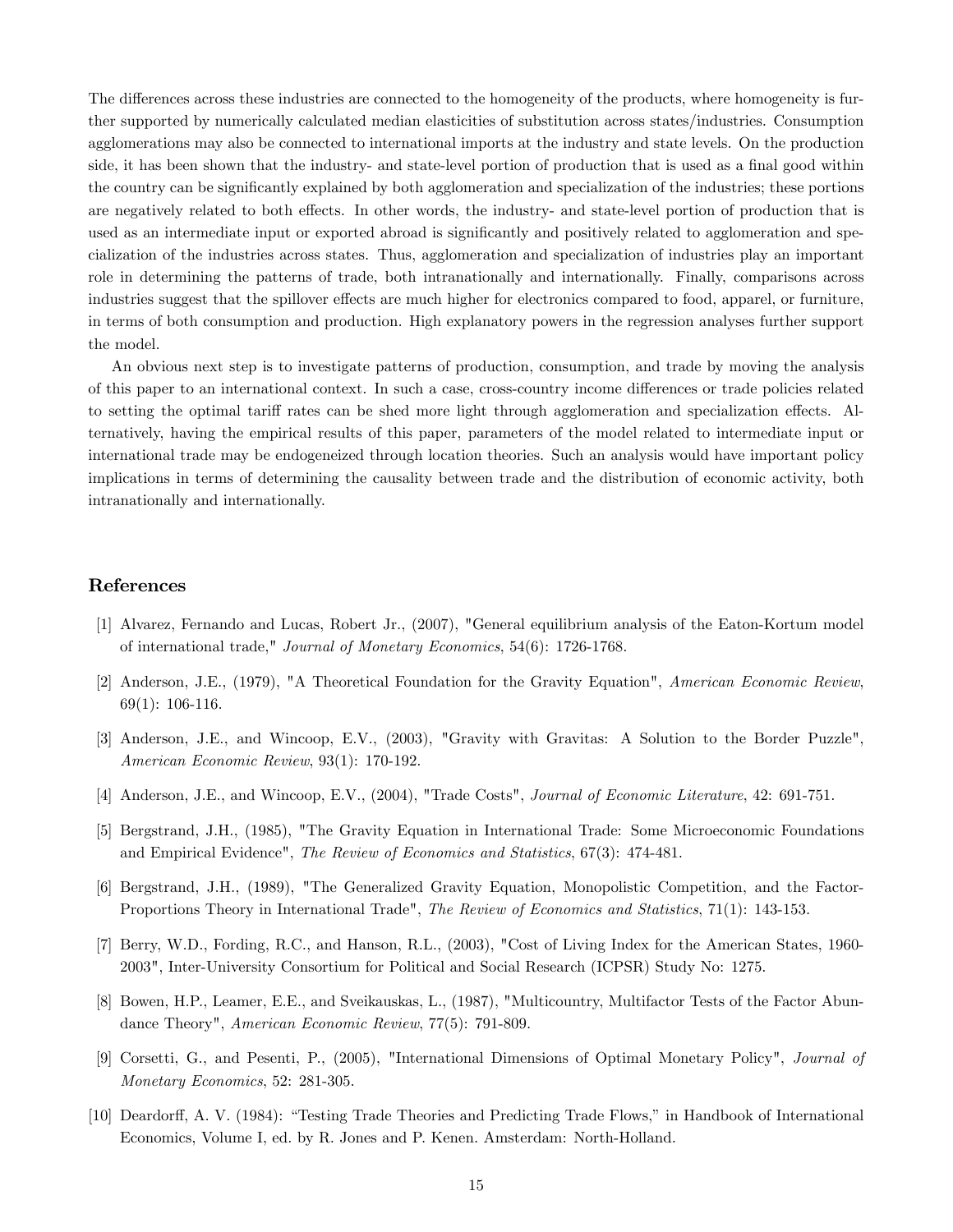- [11] Dornbusch, R., Fischer, S., and Samuelson, P.A., (1977), "Comparative Advantage, Trade, and Payments in a Ricardian Model with a Continuum of Goods", The American Economic Review, 67(5): 823-839. .
- [12] Dornbusch, R., Fischer, S., and Samuelson, P.A., (1980), "Heckscher-Ohlin Trade Theory with a Continuum of Goods", Quarterly Journal of Economics, 95(2): 203-224.
- [13] Eaton, J., and Kortum, S., (2002), "Technology, Geography and Trade", Econometrica, 70(5): 1741-1779.
- [14] Erceg, C.J., Henderson, D.W., and Levin A.T., (2000), "Optimal Monetary Policy with Staggered Wage and Price Contracts", Journal of Monetary Economics, 46: 281-313.
- [15] Evenett, S. J., and W. Keller (2002): "On Theories Explaining the Success of the Gravity Equation," Journal of Political Economy,  $110$ ,  $281-316$ .
- [16] Fujita, M. and Thisse, J.F., 1996, "Economics of Agglomeration," Journal of the Japanese and International Economies, 10(4): 339-378.
- [17] Gali, J. and Monacelli, T., (2005), "Monetary Policy and Exchange Rate Volatility in a Small Open Economy", Review of Economic Studies, 72: 707-734.
- [18] Gallaway, Michael P. , McDaniel, Christine A., and Rivera, Sandra A., (2003), "Short-run and long-run industry-level estimates of U.S. Armington elasticities", North American Journal of Economics and Finance 14: 49-68
- [19] Grossman, G. M., and E. Helpman (1995): "Technology and Trade," in The Handbook of International Economics, Volume III, ed. by G. M. Grossman and K. Rogoff. Amsterdam: North-Holland.
- [20] Helpman, E. (1987): "Imperfect Competition and International Trade: Evidence from Fourteen Industrial Countries," Journal of Japanese and International Economics, 1: 62–81.
- [21] Hillberry, R., and Hummels D., (2003), "Intranational Home Bias: Some Explanations", The Review of Economic and Statistics, 85(4):1089-1092.
- [22] Hummels, D., (2001), "Toward a Geography of Trade Costs", mimeo.
- [23] Hummels, D., and J. Levinsohn (1995): "Monopolistic Competition and International Trade: Reconsidering the Evidence," Quarterly Journal of Economics, 110: 799–836.
- [24] Hummels, D., D. Rapoport, and K. Yi (1998): "Vertical Specialization and the Changing Nature of World Trade," FRBNY Economic Policy Review, 4: 79–99.
- [25] Jensen, P. E. (2000): "Analysis of Bilateral Trade Patterns with Panel Data," Review of International Economics, 8: 86-99.
- [26] Krugman, P., (1980), "Scale Economies, Product Differentiation, and the Pattern of Trade", American Economic Review, 70(5): 950-959.
- [27] Krugman, P., (1991), "Increasing Returns and Economic Geography", Journal of Political Economy, 99(3): 483-499.
- [28] Krugman, P. R. (1995): "Increasing Returns, Imperfect Competition, and the Positive Theory of International Trade," in The Handbook of International Economics, Volume III, ed. by G. M. Grossman and K. Rogoff. Amsterdam: North-Holland.
- [29] Krugman, P. R., and A. J. Venables (1995): "Globalization and the Inequality of Nations," Quarterly Journal of Economics, 110: 857-880.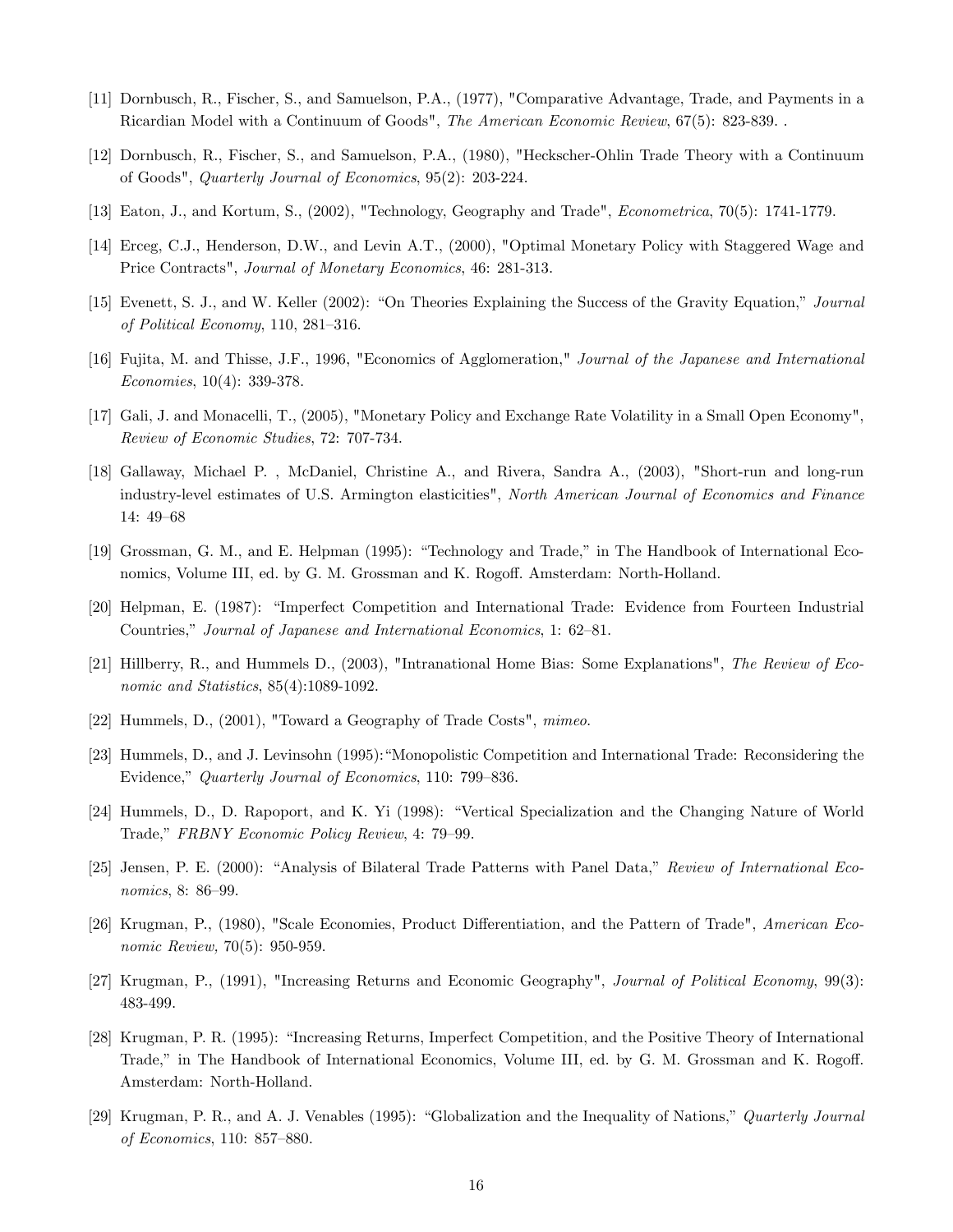- [30] Lopez, Rigoberto A., Pagoulatos, Emilio, Gonzalez, Maria A., (2006), "Home bias and U.S. imports of processed food products", North American Journal of Economics and Finance 17: 363-373
- [31] Matsuyama, K., (2000), "A Ricardian Model with a Continuum of Goods under Nonhomothetic Preferences: Demand Complementarities, Income Distribution, and North-South Trade", Journal of Political Economy, 108(6): 1093-1120.
- [32] McCann, P., 1998, The Economics of Industrial Location: A Logistics-Costs Approach, 1998, Springer, Heidelberg.
- [33] McCann, P., 2001, "A Proof of the Relationship between Optimal Vehicle Size, Haulage Length and the Structure of Distance-Transport Costsî, Transportation Research A, 35.8, 671-693.
- [34] McCann, P., (2005), "Transport costs and new economic geography", Journal of Economic Geography, 5: 305-318.
- [35] McCann, P., and Fingleton, B., 1996, "The Regional Agglomeration Impact of Just-In-Time Input Linkages: Evidence from the Scottish Electronics Industryî, Scottish Journal of Political Economy, 43.5, 493-518.
- [36] Melitz, M.J., 2003, "The Impact of Trade on Intra-Industry Reallocations and Aggregate Industry Productivity", *Econometrica*, 71: 1695-1725.
- [37] Parr, J.B., G.J.D. Hewings, J. Sohn, and S. Nazara, (2002), "Agglomeration and trade: Some additional perspectives", Regional Studies, 36, 675-684.
- [38] Rauch, J. E. (1999): "Networks vs. Markets in International Trade," Journal of International Economics, 48,  $7 - 35.$
- [39] Rossi-Hansberg, E., (2005), "A Spatial Theory of Trade", American Economic Review, 95(5): 1464-1491.
- [40] Samuelson, Paul A., (1954), "The Transfer Problem and Transport Costs, II: Analysis of Effects of Trade Impediments", The Economic Journal, 64(254): 264-289
- [41] Suga, Nobuhito, (2007), "A monopolistic-competition model of international trade with external economies of scale", North American Journal of Economics and Finance 18: 77-91
- [42] Trefler, D., (1995), "The Case of the Missing Trade and Other Mysteries", American Economic Review, 85(5): 1029-46.
- [43] Wei, SJ, (1996), "Intranational versus International Trade: How Stubborn are Nations in Global Integration?", NBER Working Paper No: 5531.
- [44] Wolf, H., (2000), ""Intra-National Home Bias in Trade", Review of Economics and Statistics, 82(4): 555-563.
- [45] Yi, K. (2003): "Can Vertical Specialization Explain the Growth of World Trade?", Journal of Political Economy, 111(1): 52-102
- [46] Yilmazkuday, H., (2008), "How Important is Technology: A Counterfactual Analysis". Available at SSRN: http://ssrn.com/abstract=995540.
- [47] Yilmazkuday, H., (2009), "Understanding Interstate Trade Patterns". Available at SSRN: http://ssrn.com/abstract=995542.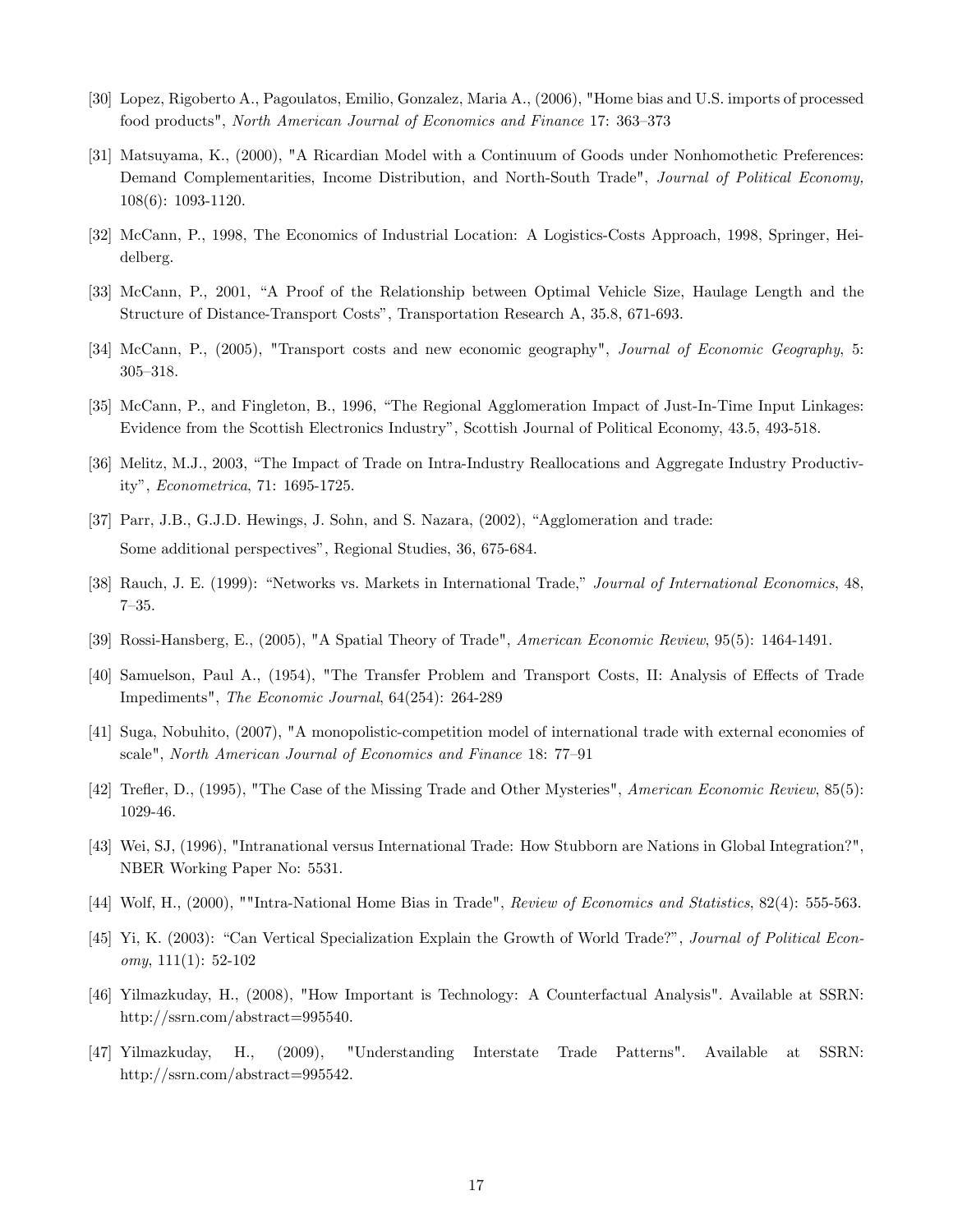| Table 1 - Summary Results of First-Step Analysis |       |         |             |           |
|--------------------------------------------------|-------|---------|-------------|-----------|
|                                                  | Food  | Apparel | Electronics | Furniture |
| $\eta_i(j)$                                      | 2.637 | 2.128   | 2.585       | 2.870     |
| $\delta(j)$                                      | 0.021 | 0.001   | 0.057       | 0.033     |

Notes: Nonlinear Least Squares has been used as a numerical solution method. The median value of  $\eta_i(j)$ 's (where median is calculated across states) for each industry is given. The complete vector of  $\eta_i(j)$ 's that include state specific measures for each industry are available upon request.

|                                          | Food    | Apparel | Electronics | Furniture |
|------------------------------------------|---------|---------|-------------|-----------|
| Industry-Specific Consumption            | 0.71    | $-0.47$ | $-0.52$     | 0.63      |
| Industry-Specific Consumption Clustering | $-0.07$ | $-0.34$ | $-0.24$     | 0.20      |

Table 2 - Correlation of the Vector of  $\eta_i(j)$ 's with State-Level Variables

Notes: For each industry  $j$  (where  $j$  represents food, apparel, electronics, or furniture), Industry-Specific Consumption corresponds to the vector consisting of  $P_i^H(j)C_i^H(j)$ 's for all i, and Industry-Specific Consumption Clustering corresponds to the vector consisting of  $\left(\frac{P_i^H(j)C_i^H(j)}{\sum_{i}P_i^H(j)C_i^H(j)}\right)$  $_i P_i^H(j) C_i^H(j)$  $\bigwedge / \bigg( \sum_j P_{i,i}^H(j) Y_i^H(j)$  $\sum_i \sum_j P_{i,i}^H(j) Y_i^H(j)$  $\setminus$ 's for all  $i$ .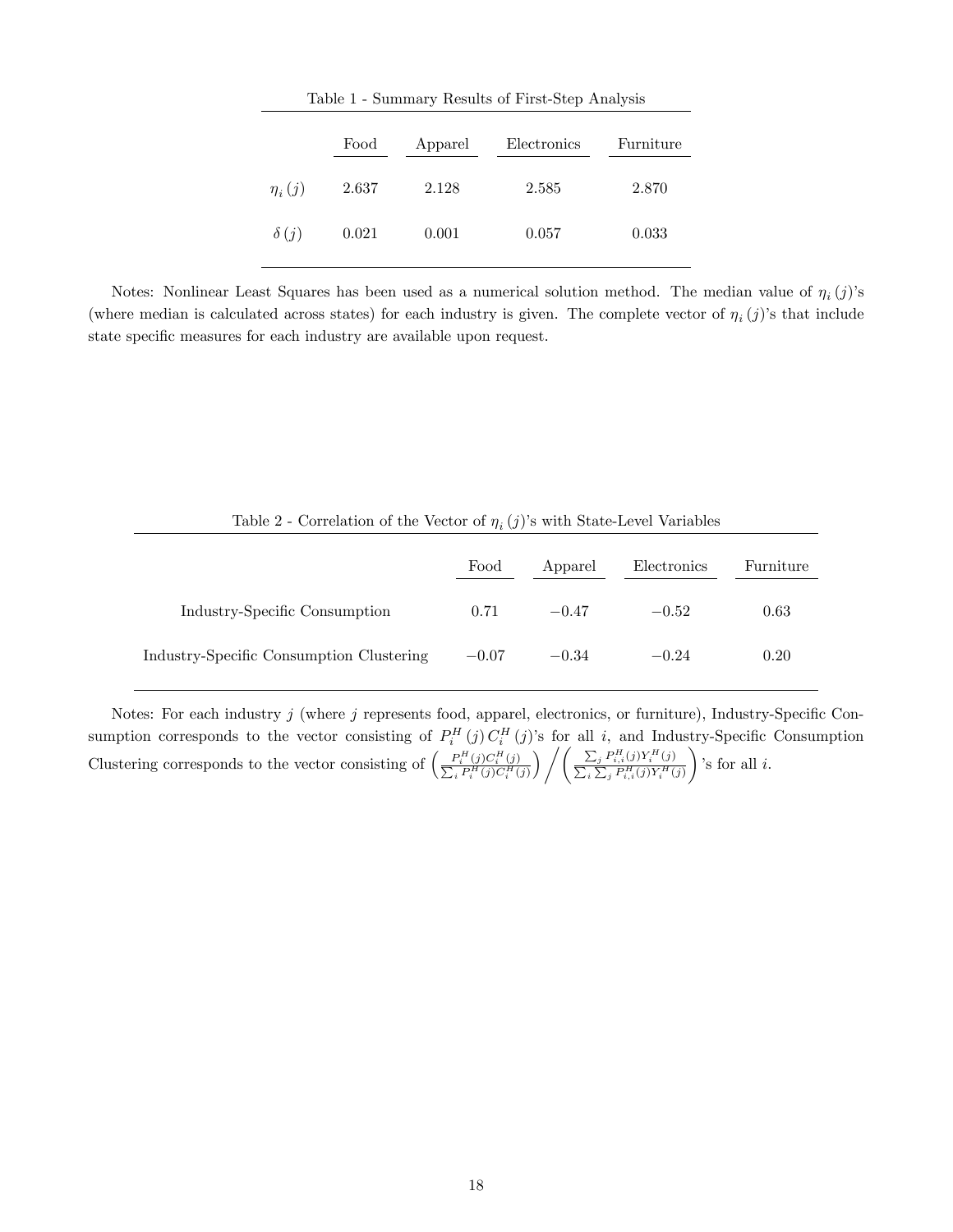|                                              | Dependent Variable: Log $\eta_i(j)$ |                |                |
|----------------------------------------------|-------------------------------------|----------------|----------------|
|                                              | Equation $(1)$                      | Equation $(2)$ | Equation $(3)$ |
| Food                                         |                                     |                |                |
| Log Industry-Specific Consumption            | $0.005\,$                           |                | $0.006\,$      |
|                                              | (6.90)                              |                | (1.38)         |
| Log Industry-Specific Consumption Clustering |                                     | $-0.002$       | $-0.001$       |
|                                              |                                     | (0.36)         | (0.30)         |
| R-bar sqd.                                   | $0.51\,$                            | 0.49           | 0.50           |
| Apparel                                      |                                     |                |                |
| Log Industry-Specific Consumption            | $-0.009$                            |                | $-0.021$       |
|                                              | (3.53)                              |                | (1.62)         |
| Log Industry-Specific Consumption Clustering |                                     | $-0.031$       | $\,0.013\,$    |
|                                              |                                     | (2.35)         | (0.94)         |
| R-bar sqd.                                   | $0.22\,$                            | 0.19           | 0.22           |
| Electronics                                  |                                     |                |                |
| Log Industry-Specific Consumption            | $-0.065$                            |                | $-0.074$       |
|                                              | (8.04)                              |                | (1.68)         |
| Log Industry-Specific Consumption Clustering |                                     | $-0.138$       | 0.010          |
|                                              |                                     | (2.18)         | (0.21)         |
| R-bar sqd.                                   | 0.58                                | 0.56           | 0.58           |
| Furniture                                    |                                     |                |                |
| Log Industry-Specific Consumption            | 0.007                               |                | $\,0.013\,$    |
|                                              | (5.79)                              |                | (1.49)         |
| Log Industry-Specific Consumption Clustering |                                     | $0.016\,$      | $-0.006$       |
|                                              |                                     | (1.38)         | (0.68)         |
| R-bar sqd.                                   | 0.42                                | 0.40           | 0.42           |

Table 3 - Regressions on  $\eta_i(j)$ 's

Notes: For each industry  $j$  (where  $j$  represents food, apparel, electronics, or furniture), Industry-Specific Consumption corresponds to the vector consisting of  $P_i^H(j)C_i^H(j)$ 's for all i, and Industry-Specific Consumption Clustering corresponds to the vector consisting of  $\left(\frac{P_i^H(j)C_i^H(j)}{\sum_{i}P_i^H(j)C_i^H(j)}\right)$  ${}_{i}P_{i}^{H}(j)C_{i}^{H}(j)$  $\bigwedge / \bigg( \sum_j P_{i,i}^H(j) Y_i^H(j)$  $\sum_i \sum_j P_{i,i}^H(j) Y_i^H(j)$  $\setminus$ 's for all  $i$ . T-statistics are in parenthesis. All data are demeaned for scale effects.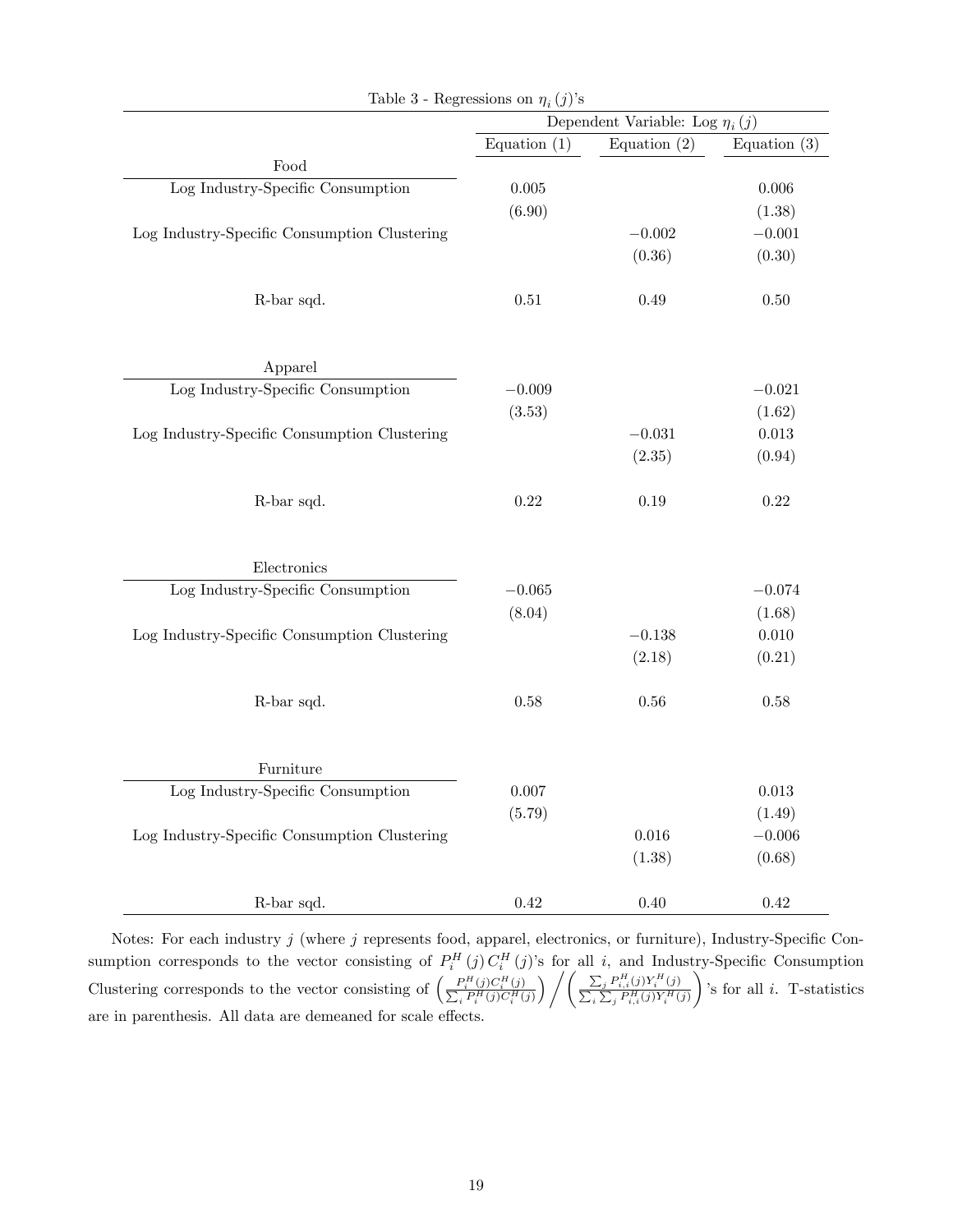|                                         | Food    | Apparel | Electronics | Furniture |
|-----------------------------------------|---------|---------|-------------|-----------|
| Industry-Specific Production            | $-0.85$ | $-0.82$ | $-0.31$     | $-0.90$   |
| Gross State Product                     | $-0.61$ | $-0.72$ | $-0.45$     | $-0.69$   |
| Industry-Specific Production Clustering | $-0.46$ | $-0.63$ | $-0.17$     | $-0.45$   |
| Industry-Specific Export Clustering     | $-0.49$ | $-0.56$ | $-0.14$     | $-0.45$   |

Table 4 - Correlation of the Vector of  $\alpha_i^H(j)$ 's with State-Level Variables

Notes: For each industry  $j$  (where  $j$  represents food, apparel, electronics, or furniture), Industry-Specific Production corresponds to the vector consisting of  $P_{i,i}^H(j)Y_i^H(j)$ 's for all i, Gross State Product corresponds to the vector consisting of  $\sum_j P_{i,i}^H(j) Y_i^H(j)$ 's for all i, Industry-Specific Production Clustering corresponds to the vector consisting of  $\left(\frac{P_{i,i}^H(j)Y_i^H(j)}{\sum_i P_{i,i}^H(j)Y_i^H(j)}\right)$  $\bigwedge / \bigg( \sum_j P_{i,i}^H(j) Y_i^H(j)$  $\sum_i \sum_j P_{i,i}^H(j) Y_i^H(j)$  $\overline{\phantom{0}}$ 's for all  $i$ , Industry-Specific Consumption Clustering corresponds to the vector consisting of  $\left(\frac{P_i^H(j)C_i^H(j)}{\sum_{i}P_i^H(i)C_i^H(j)}\right)$  $_{i}P_{i}^{H}(j)C_{i}^{H}(j)$  $\bigwedge \quad \bigg/ \bigg/ \quad \sum_j P_{i,i}^H(j) Y_i^H(j)$  $\sum_i \sum_j P_{i,i}^H(j) Y_i^H(j)$  $\setminus$ 's for all  $i$ , Industry-Specific Export Clustering corresponds to the vector consisting of  $\left(\frac{P_{i,i}^H(j)Y_i^H(j)}{\sum_i P_{i,i}^H(j)Y_i^H(j)}\right)$  $\left( \frac{P_i^H(j)C_i^H(j)}{\sum_{i} P_i^H(j)C_i^H(j)} \right)$  $_i P_i^H(j) C_i^H(j)$  $\big)$ 's.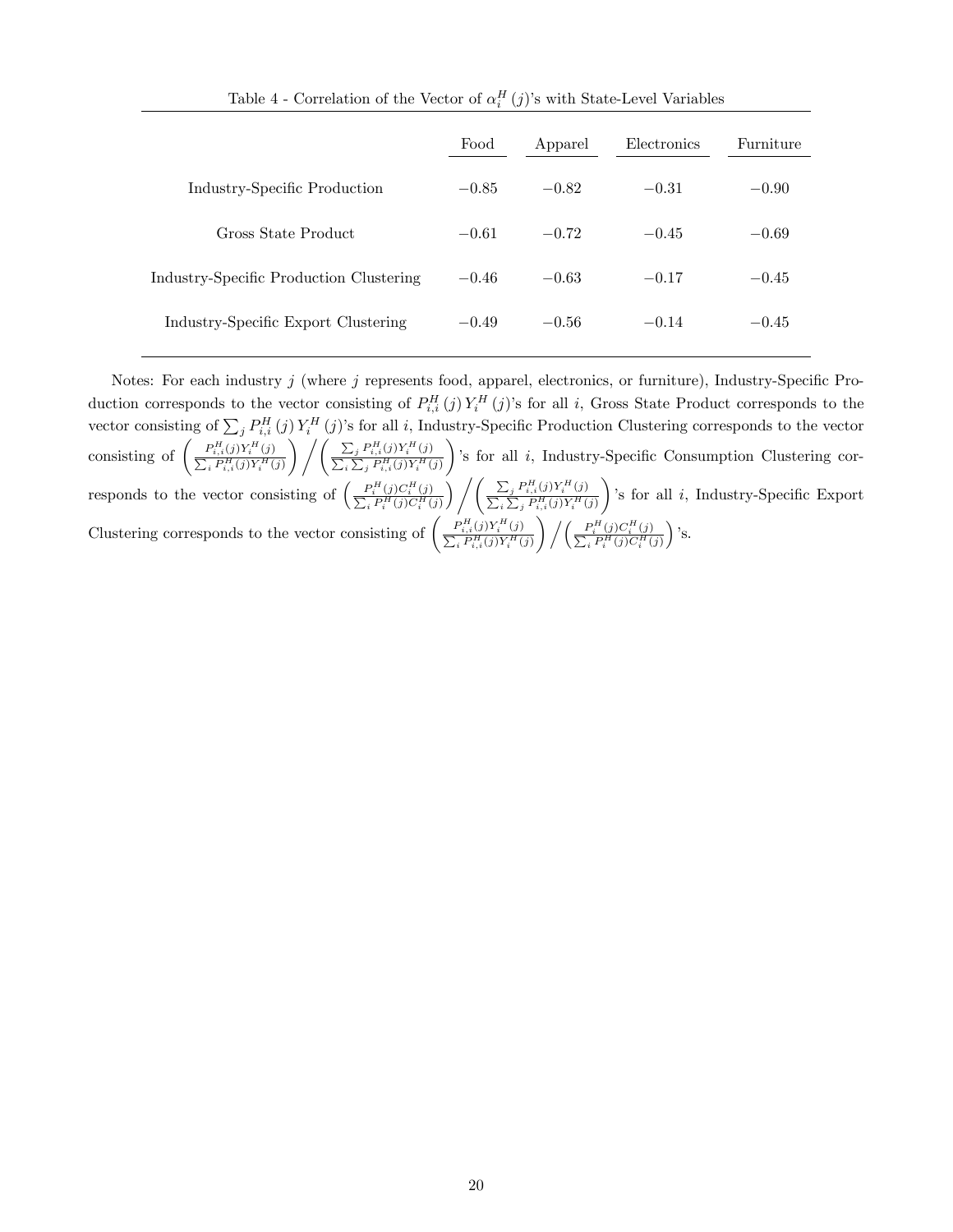|                                              | Dependent Variable: Log $\alpha_i^H(j)$ |                |                |
|----------------------------------------------|-----------------------------------------|----------------|----------------|
|                                              | Equation $(1)$                          | Equation $(2)$ | Equation $(3)$ |
| $\operatorname*{Food}$                       |                                         |                |                |
| Log Industry-Specific Consumption            | $-0.354$                                |                | $-0.351$       |
|                                              | (9.33)                                  |                | (7.64)         |
| Log Industry-Specific Consumption Clustering |                                         | $-0.342$       | $-0.009$       |
|                                              |                                         | (5.88)         | (0.12)         |
| R-bar sqd.                                   | 0.65                                    | 0.42           | 0.64           |
| Apparel                                      |                                         |                |                |
| Log Industry-Specific Consumption            | $-0.304$                                |                | $-0.321$       |
|                                              | (7.27)                                  |                | (4.94)         |
| Log Industry-Specific Consumption Clustering |                                         | $-0.373$       | $\,0.035\,$    |
|                                              |                                         | (4.97)         | (0.34)         |
| R-bar sqd.                                   | 0.54                                    | 0.35           | 0.53           |
| Electronics                                  |                                         |                |                |
| Log Industry-Specific Consumption            | $-0.978$                                |                | $-1.359$       |
|                                              | (9.73)                                  |                | (11.09)        |
| Log Industry-Specific Consumption Clustering |                                         | $-1.390$       | 0.787          |
|                                              |                                         | (9.55)         | (4.34)         |
| R-bar sqd.                                   | 0.67                                    | 0.66           | 0.76           |
| Furniture                                    |                                         |                |                |
| Log Industry-Specific Consumption            | $-0.301$                                |                | $-0.313$       |
|                                              | (8.00)                                  |                | (6.35)         |
| Log Industry-Specific Consumption Clustering |                                         | $-0.331$       | 0.032          |
|                                              |                                         | (5.77)         | (0.38)         |
| R-bar sqd.                                   | 0.58                                    | 0.42           | 0.57           |

Table 5 - Regressions on  $\alpha_i^H(j)$ 's

Notes: For each industry  $j$  (where  $j$  represents food, apparel, electronics, or furniture), Industry-Specific Consumption corresponds to the vector consisting of  $P_i^H(j)C_i^H(j)$ 's for all i, and Industry-Specific Consumption Clustering corresponds to the vector consisting of  $\left(\frac{P_i^H(j)C_i^H(j)}{\sum_{i}P_i^H(j)C_i^H(j)}\right)$  ${}_{i}P_{i}^{H}(j)C_{i}^{H}(j)$  $\bigwedge / \bigg( \sum_j P_{i,i}^H(j) Y_i^H(j)$  $\sum_i \sum_j P_{i,i}^H(j) Y_i^H(j)$  $\setminus$ 's for all  $i$ . T-statistics are in parenthesis. All data are demeaned for scale effects.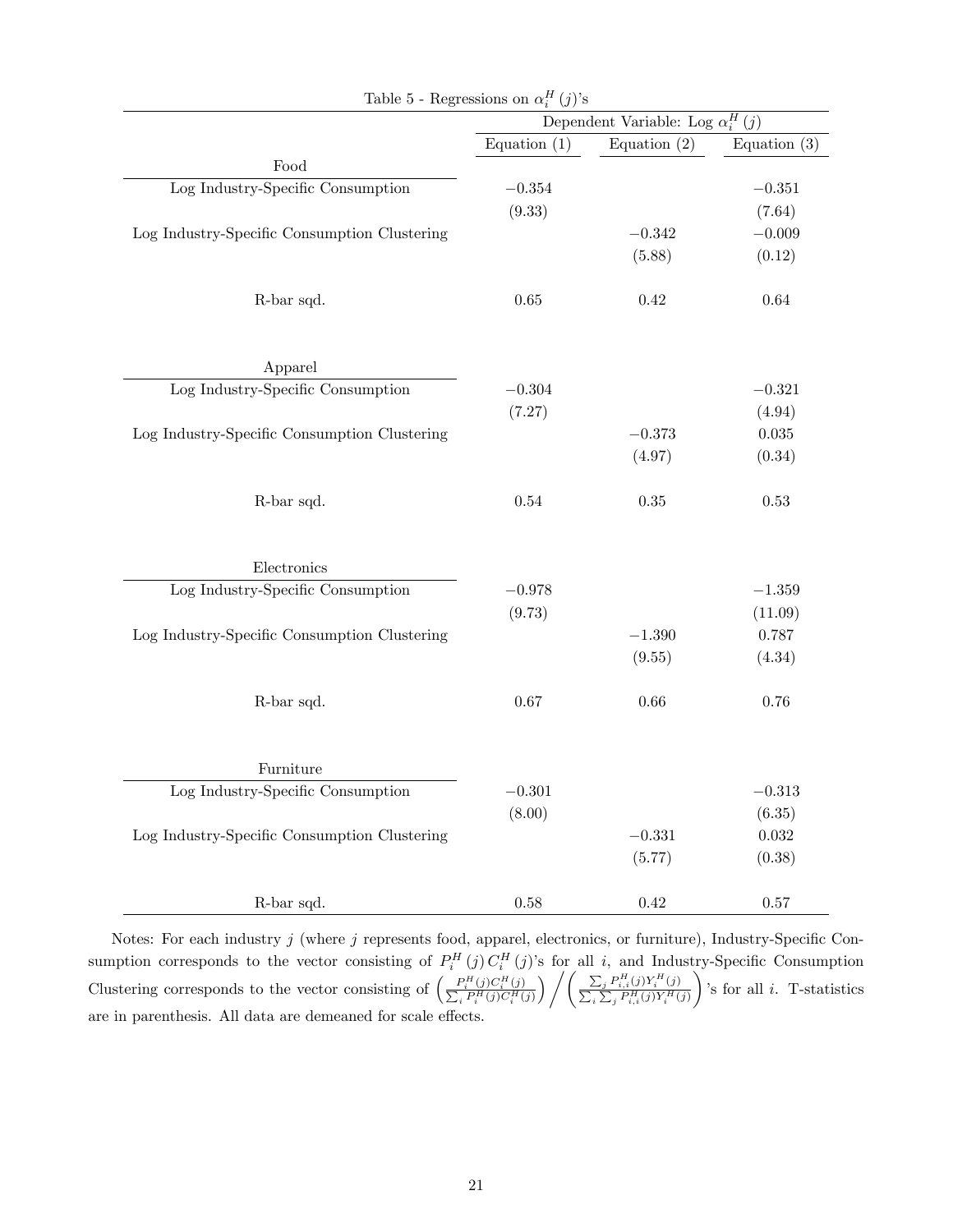



Notes: Nonlinear Least Squares has been used to calculate  $\eta_i(j)$ 's.



Figure 2 - State-Level  $\eta_i(j)$ 's for Apparel

Notes: Nonlinear Least Squares has been used to calculate  $\eta_i(j)$ 's. There is no apparel production in North Dakota and Wyoming which are labelled as N.A..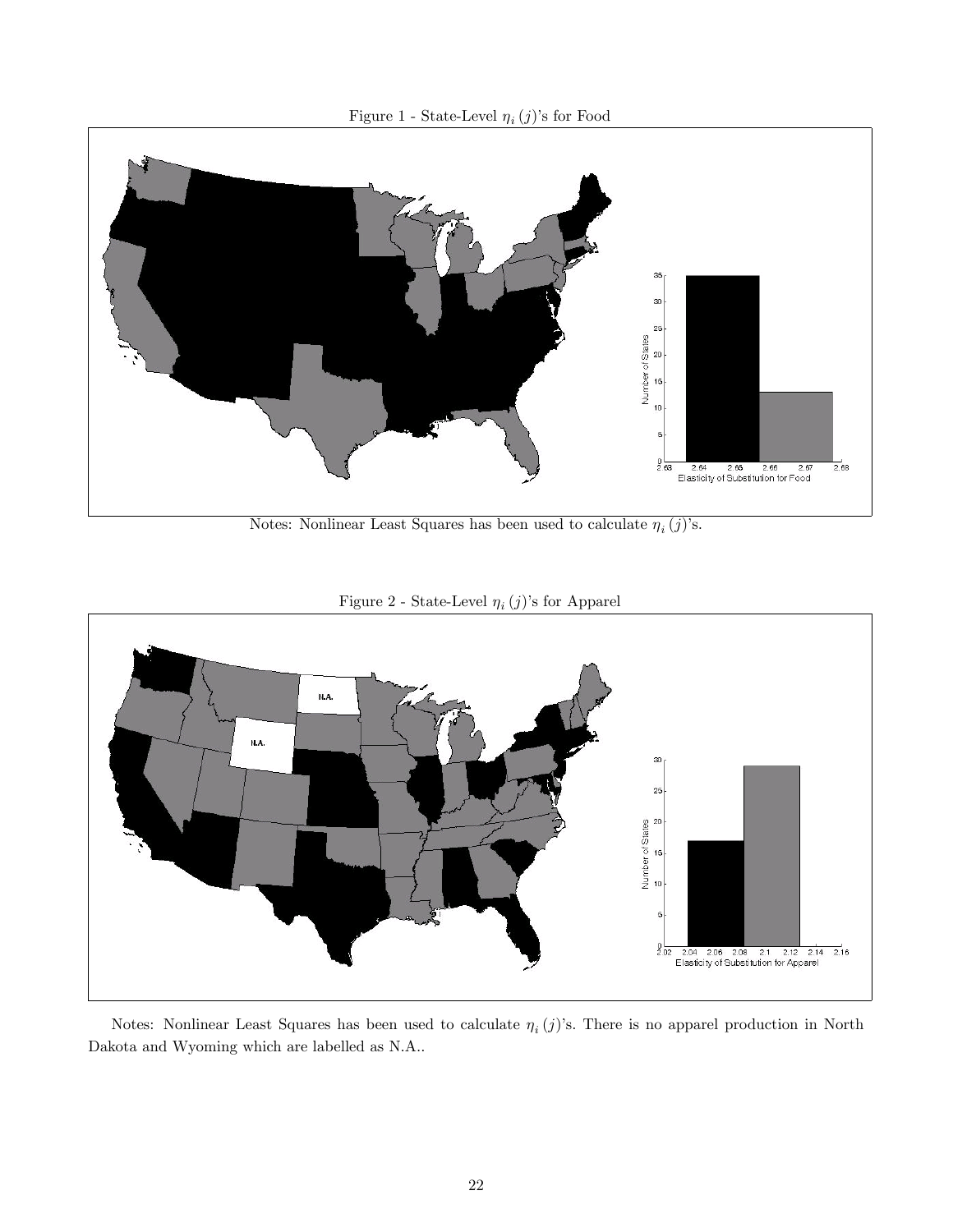

Figure 4 - State-Level  $\eta_i(j)$ 's for Furniture



Notes: Nonlinear Least Squares has been used to calculate  $\eta_i(j)$ 's.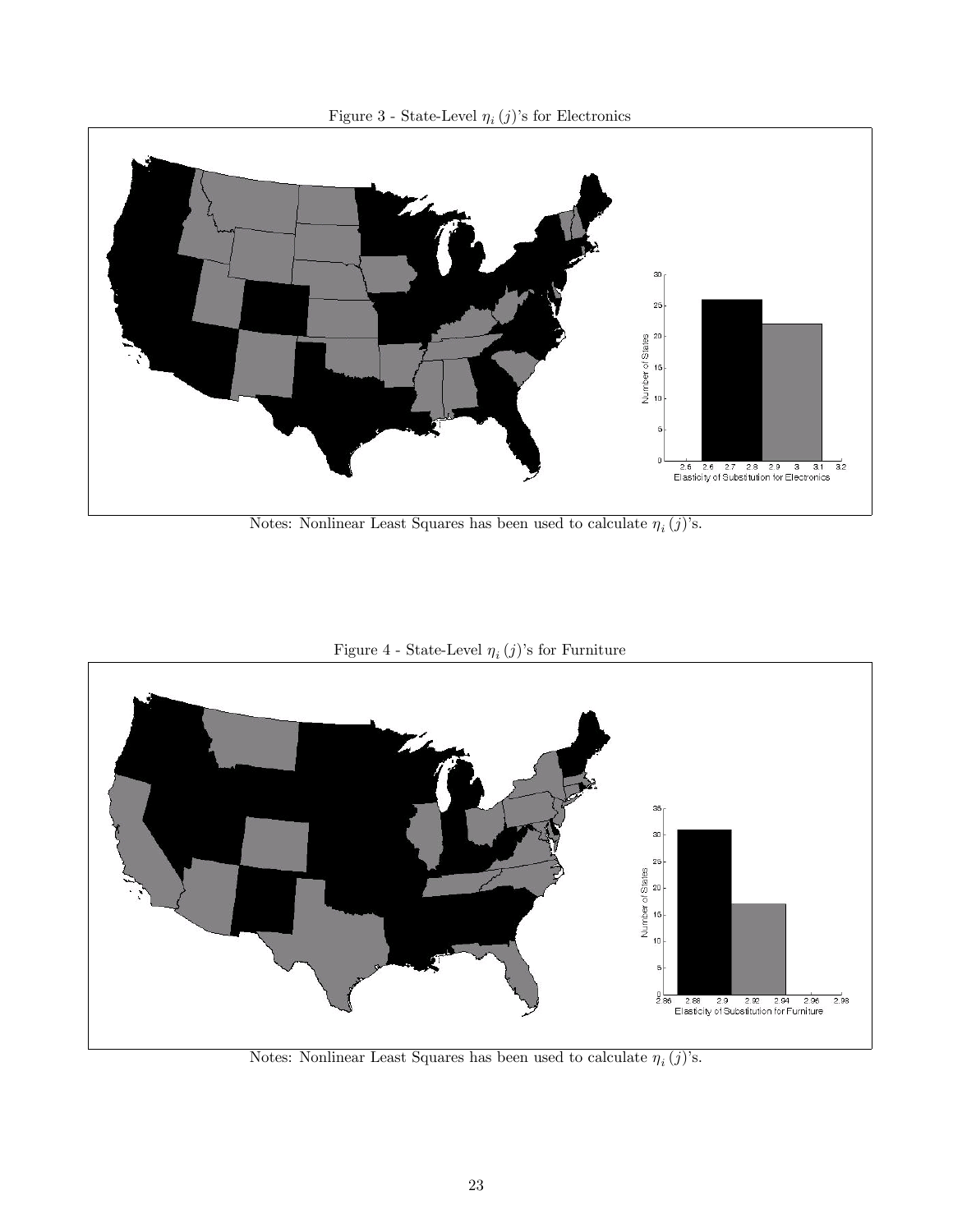

Notes: Nonlinear Least Squares has been used to calculate  $\alpha_r^H(j)$ .



Figure 6 - State-Level  $\alpha_r^H(j)$ 's for Apparel

Notes: Nonlinear Least Squares has been used to calculate  $\alpha_r^H(j)$ . There is no apparel production in North Dakota and Wyoming which are labelled as N.A..